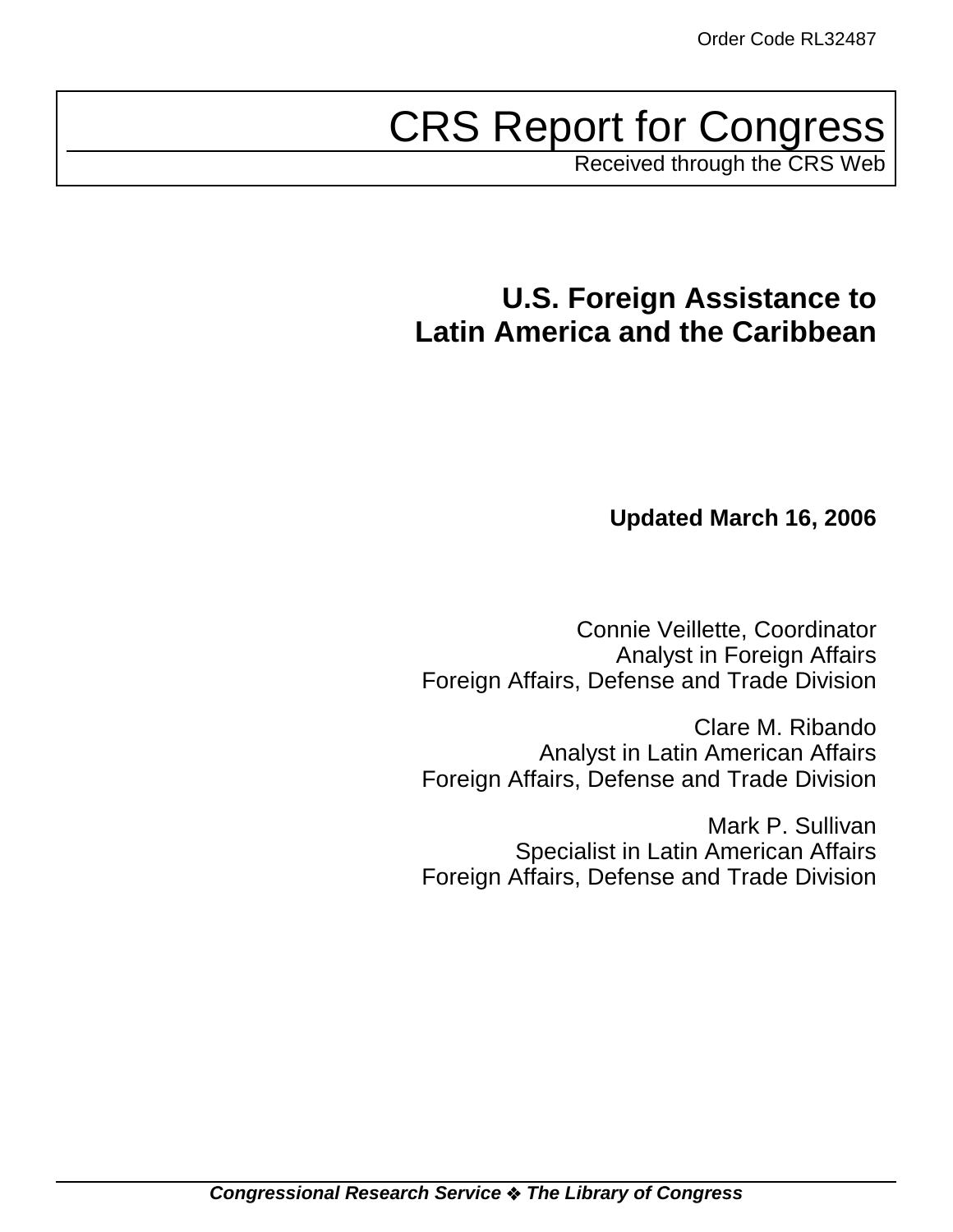## U.S. Foreign Assistance to Latin America and the Caribbean

## **Summary**

Trends in U.S. assistance to the Latin America and Caribbean region generally reflect the trends and rationales for U.S. foreign aid programs globally. Aid to the region increased during the 1960s with the Alliance for Progress and during the 1980s with aid to Central America. Since 2000, aid levels have increased, especially in the Andean region as the focus has shifted from Cold War issues to counternarcotics and security assistance. Current aid levels to Latin America and the Caribbean comprise about 11.8% of the worldwide FY2006 bilateral aid budget. Amounts requested for FY2007 would reduce this ration to 10.6%. Two countries — Honduras and Nicaragua — have signed compacts for Millennium Challenge Account (MCA) funds. Aid levels to the region could increase further as more countries become eligible for MCA. Both Haiti and Guyana are focus countries for the President's Emergency Plan for AIDS Relief (PEPFAR).

For FY2006, U.S. assistance to Latin America and the Caribbean is estimated at \$1.68 billion, the largest portion of which is allocated to the Andean region — \$919 million. Mexico and Central America are slated to receive \$292 million, while the Caribbean would receive \$307 million. Brazil and the Southern Cone of South America are to receive an estimated \$36 million. The United States also maintains programs of a regional nature that total an estimated \$133 million in FY2006.

Aid programs are designed to achieve a variety of goals, from poverty reduction to economic growth. Child Survival and Health (CSH) funds focus on combating infectious diseases and promoting child and maternal health. Development Assistance (DA) promotes sustainable economic growth in key areas such as trade, agriculture, education, the environment, and democracy. The Economic Support Fund (ESF) assists countries of strategic importance to the United States, and funds programs relating to justice sector reforms, local governance, anti-corruption, and respect for human rights. P.L. 480 food assistance is provided to countries facing emergency situations, such as natural disasters. Counternarcotics programs seek to assist countries to reduce drug production, interdict trafficking, and promote alternative crop development. Foreign Military Financing (FMF) provides grants to nations for the purchase of U.S. defense equipment, services and training.

The annual Foreign Operations Appropriations bills are the vehicles by which Congress provides funding for foreign assistance programs. The FY2006 Foreign Operations Appropriations Act (P.L. 109-102) provided \$20.9 billion for the foreign assistance budget worldwide. In the second session of the  $109<sup>th</sup>$  Congress, Members of Congress will likely continue to be interested in a number of related issues, including the general effectiveness of foreign aid programs, and how best to address the HIV/AIDS problem and poverty issues. Congress may also debate the U.S. role in fighting narcotics trafficking and illegally armed groups in Colombia and stabilizing the situation in Haiti. This report will be updated as events warrant.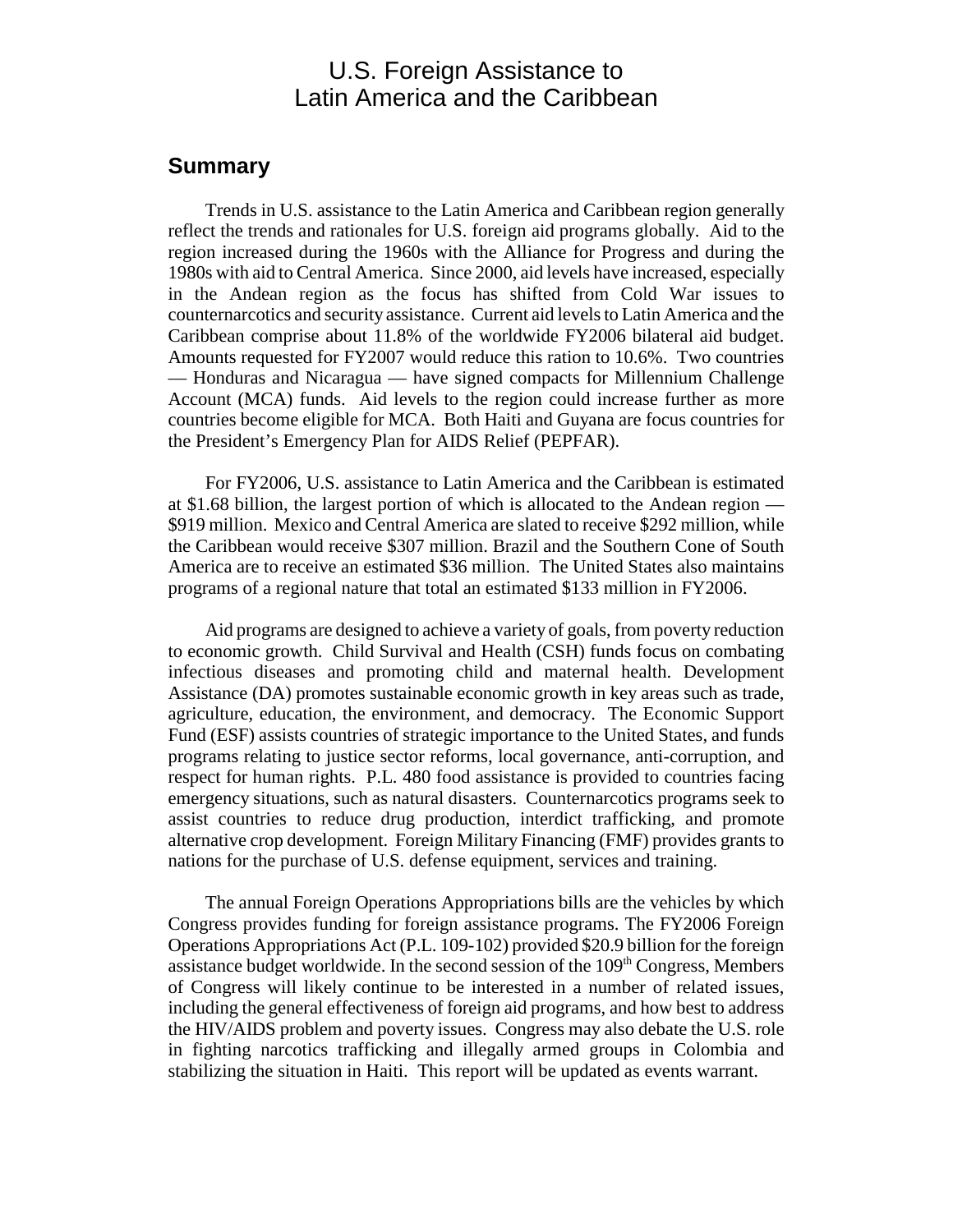## **Contents**

| The Andean Region $\ldots \ldots \ldots \ldots \ldots \ldots \ldots \ldots \ldots \ldots \ldots \ldots$ |  |
|---------------------------------------------------------------------------------------------------------|--|
|                                                                                                         |  |
|                                                                                                         |  |
|                                                                                                         |  |
|                                                                                                         |  |
|                                                                                                         |  |
|                                                                                                         |  |
|                                                                                                         |  |
|                                                                                                         |  |
|                                                                                                         |  |
|                                                                                                         |  |
|                                                                                                         |  |
|                                                                                                         |  |
|                                                                                                         |  |
|                                                                                                         |  |
|                                                                                                         |  |
|                                                                                                         |  |
|                                                                                                         |  |
|                                                                                                         |  |
|                                                                                                         |  |
|                                                                                                         |  |
|                                                                                                         |  |
| Migration and Refugee Assistance (MRA)  26                                                              |  |
|                                                                                                         |  |
|                                                                                                         |  |
|                                                                                                         |  |
|                                                                                                         |  |
|                                                                                                         |  |
|                                                                                                         |  |
|                                                                                                         |  |
|                                                                                                         |  |
|                                                                                                         |  |
|                                                                                                         |  |
|                                                                                                         |  |
|                                                                                                         |  |
|                                                                                                         |  |
|                                                                                                         |  |
|                                                                                                         |  |
|                                                                                                         |  |
|                                                                                                         |  |
|                                                                                                         |  |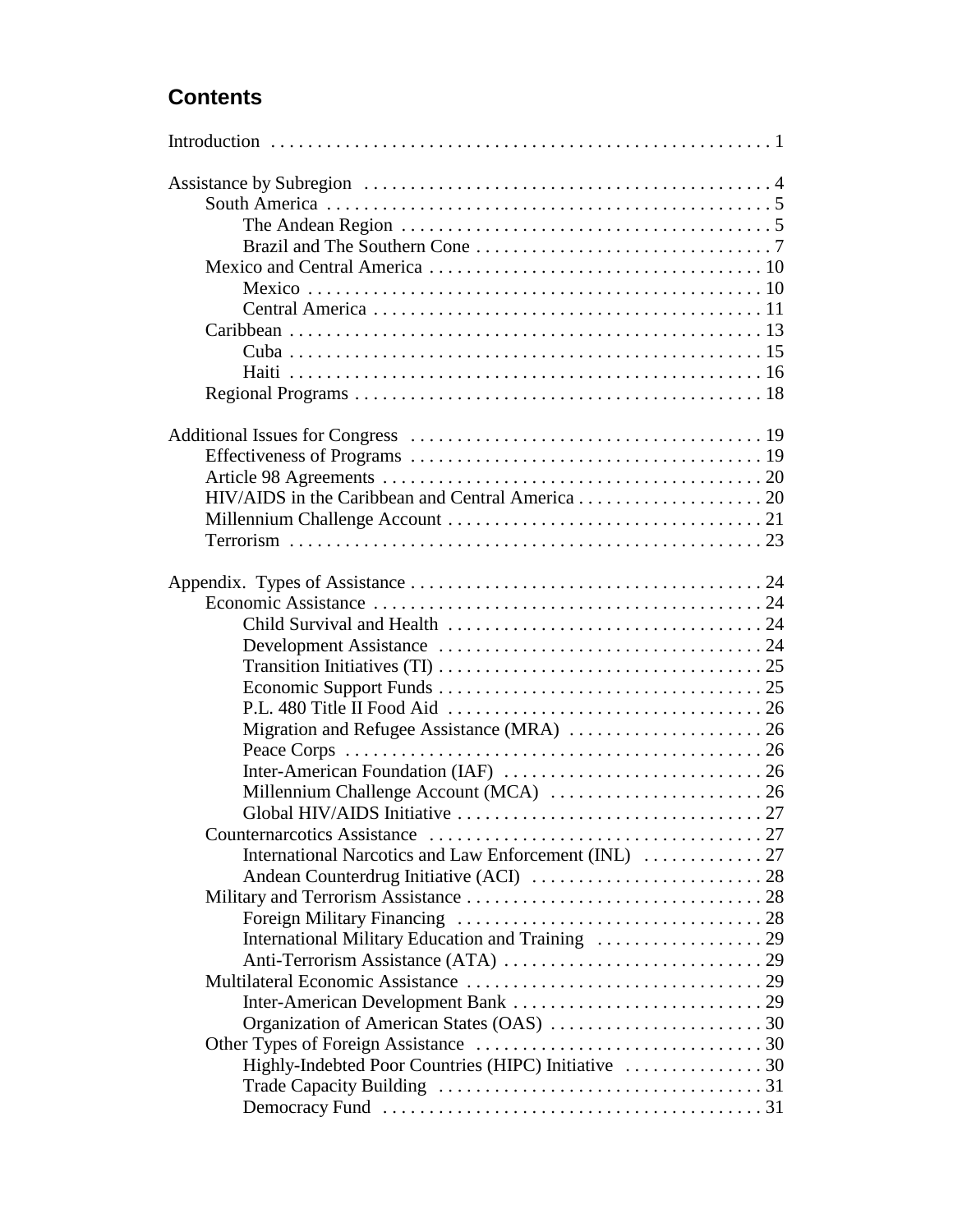## **List of Figures**

| Figure 1. U.S. Foreign Assistance to Latin America and Caribbean Annual |  |
|-------------------------------------------------------------------------|--|
|                                                                         |  |
|                                                                         |  |
|                                                                         |  |
|                                                                         |  |
|                                                                         |  |

## **List of Tables**

| Table 1. U.S. Foreign Assistance, Western Hemisphere FY2004-FY2007  3  |  |
|------------------------------------------------------------------------|--|
| Table 2. U.S. Foreign Assistance to the Andean Region                  |  |
|                                                                        |  |
| Table 3. U.S. Foreign Assistance to Brazil & the Southern Cone         |  |
|                                                                        |  |
| Table 4. Mexico and the Central America FY2006 Funding Estimates and   |  |
|                                                                        |  |
| Table 5. U.S. Foreign Assistance to the Caribbean FY2006 Estimates and |  |
|                                                                        |  |
| Table 6. Western Hemisphere Regional Programs: FY2006 Estimates and    |  |
|                                                                        |  |
|                                                                        |  |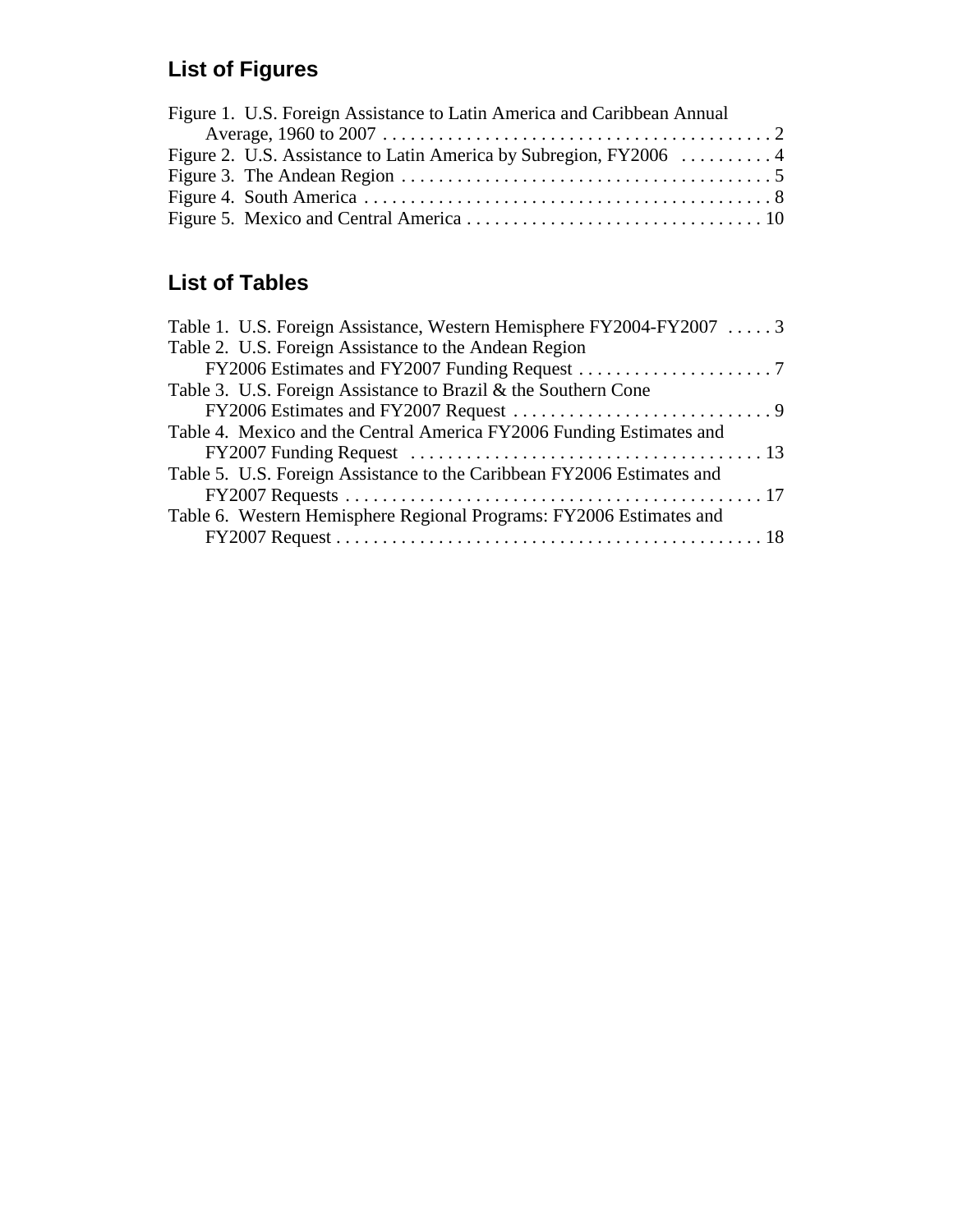## U.S. Foreign Assistance to Latin America and the Caribbean

## **Introduction**

Trends in U.S. foreign assistance to Latin America generally reflect the trends and rationales for U.S. foreign aid programs globally. U.S. assistance spiked in the 1960s during President Kennedy's Alliance for Progress, reflecting an interest in preventing the spread of Soviet and Cuban influence in the region, and recognizing poverty as one possible root cause of popular discord. In the 1980s, the U.S. focus shifted to the Central American isthmus where leftist insurgencies were challenging friendly governments, and where a leftist movement in Nicaragua had taken control of government through armed combat. Substantial amounts of U.S. assistance were provided to support Central American governments and the U.S.-backed Contras seeking to overthrow the Sandinista government in Nicaragua.

In the aftermath of the 1989 U.S. military intervention in Panama, and the 1990 electoral defeat of the Sandinista government in Nicaragua, U.S. assistance to these two countries increased substantially. Central America resolved many of its political problems since the 1980s, although it is still one of the least developed areas in the hemisphere. With the dissolution of the Soviet Union in 1991, U.S. concerns about spreading communist influence lessened, and so too did levels of U.S. assistance. Since 2000, U.S. assistance has focused on support for counter-narcotics activities, largely in the Andean region.

**Figure 1** indicates trends in U.S. assistance since 1960 in 2007 constant U.S. dollars. U.S. assistance has not reached levels attained during the Alliance for Progress. The annual average since 1990 is approximately half of what it was in the 1960s. The amounts requested for FY2007 represent the lowest level in more than four decades. Some countries are benefitting from two new Presidential foreign aid initiatives. Haiti and Guyana — identified as focus countries by the President's Emergency Plan for AIDS Relief (PEPFAR) — have received increased assistance for HIV/AIDS programs. Nicaragua and Honduras have signed Millennium Challenge Compacts.

U.S. support for development is identified by President Bush as one of the three pillars, with defense and diplomacy, of the National Security Strategy, developed after the terrorist attacks of September 11, 2001. The U.S. Agency for International Development (USAID) identifies five challenges to which U.S. assistance programs are designed to respond: promoting transformational development;<sup>1</sup> strengthening

<sup>&</sup>lt;sup>1</sup> USAID defines transformational development as "development that does more than raise (continued...)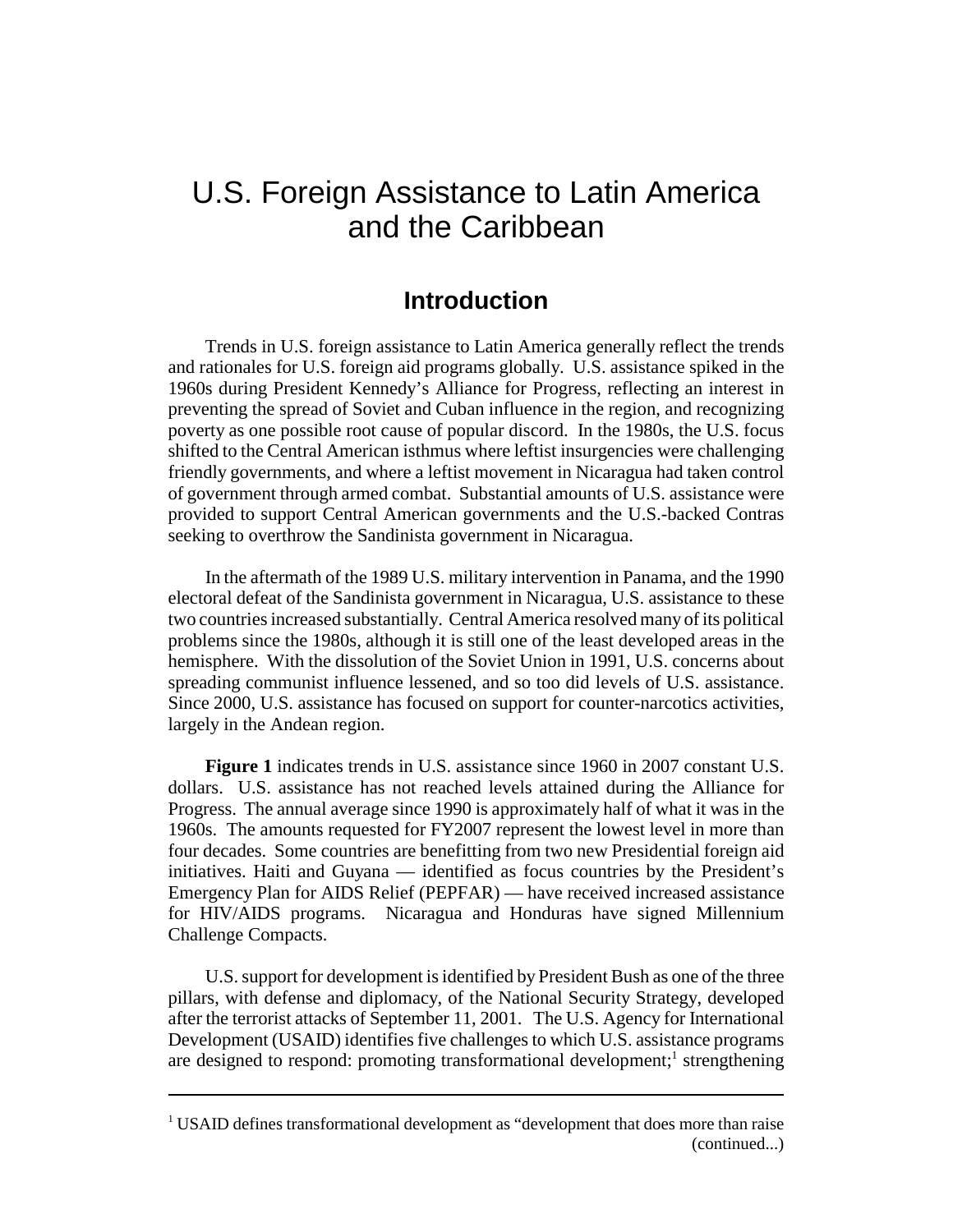fragile states; providing humanitarian relief; supporting U.S. geostrategic interests; and mitigating global and transnational ills. USAID identifies the main security threats to the United States as the confluence of terrorism and the proliferation of weapons of mass destruction, and global criminal networks. The focus has shifted to strengthening the institutions of weak states, rather than on just economic growth, because weak states are seen as permissive environments for terrorist and criminal activities.

#### **Figure 1. U.S. Foreign Assistance to Latin America and Caribbean Annual Average, 1960 to 2007**



(in constant 2007 billions of U.S. dollars)

**Source:** U.S. Agency for International Development, U.S. Overseas Loans and Grants (Greenbook), Latin America and the Caribbean, U.S. Department of State, Congressional Budget Justification, Summary Tables, FY2006 and FY2007.

With regard to Latin America and the Caribbean, U.S. assistance levels requested for FY2007 show a marked decrease compared to the annual average from FY2000 to FY2006, although it represents just a 3% decrease from FY2006 appropriated levels. The largest decrease occurs in the Development Assistance

 $\frac{1}{1}$  (...continued)

living standards and reduce poverty. It also transforms countries, through far-reaching, fundamental changes in institutions of governance, human capacity, and economic structure that enable a country to sustain further economic and social progress without depending on foreign aid." *U.S. Foreign Aid: Meeting the Challenges of the Twenty-first Century*, January 2004.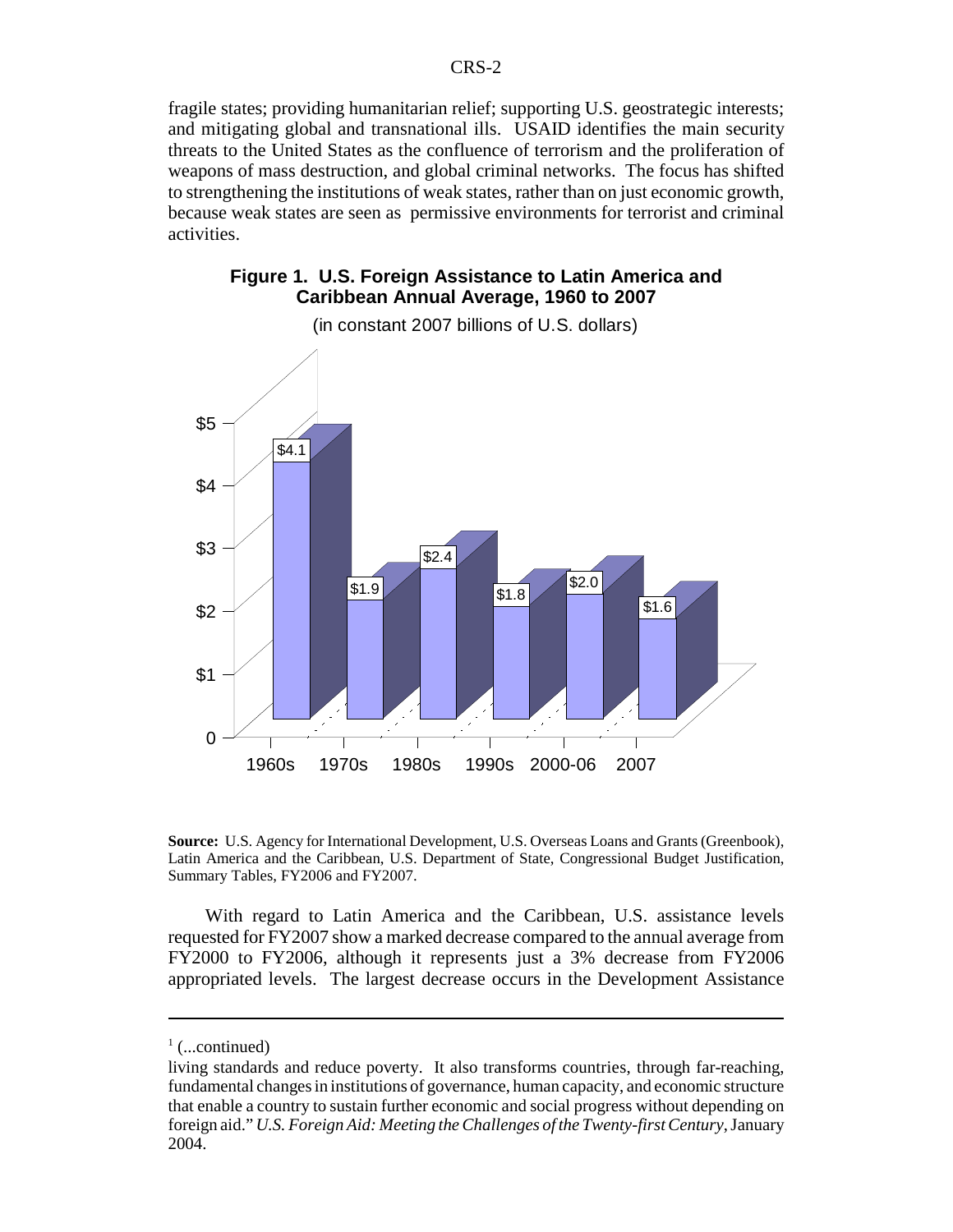account, which sustains a 28% reduction. The largest increase is for Economic Support Funds (up 26%) and the Global HIV/AIDS Initiative (up 35%). The Child Survival and Health account would be cut by 9%. When compared to other regions of the world, Latin America has received between 9.5% and nearly 12% annually since FY2002. In addition to traditional economic and military assistance, two countries — Nicaragua and Honduras — have signed compacts with the Millennium Challenge Corporation (MCC) worth \$175 million and \$215 million respectively over five years. These two countries would also see the largest cuts in Development Assistance in the FY2007 budget request.

#### **Table 1. U.S. Foreign Assistance, Western Hemisphere FY2004-FY2007**

| <b>Account</b>        | <b>FY2004</b><br><b>Actual</b> | <b>FY2005</b><br><b>Actual</b> | <b>FY2006</b><br><b>Estimate</b> | <b>FY2007</b><br><b>Request</b> | $\% (+/-)$<br><b>FY06-</b><br><b>FY07</b> |
|-----------------------|--------------------------------|--------------------------------|----------------------------------|---------------------------------|-------------------------------------------|
| <b>CSH</b>            | 150.0                          | 144.6                          | 140.9                            | 128.0                           | $-9%$                                     |
| DA                    | 260.8                          | 247.2                          | 254.4                            | 181.9                           | $-28%$                                    |
| <b>ESF</b>            | 148.9                          | 163.0                          | 120.8                            | 152.1                           | 26%                                       |
| <b>INL</b>            | 47.4                           | 48.2                           | 60.9                             | 54.8                            | $-10\%$                                   |
| <b>ACI</b>            | 737.6                          | 725.2                          | 727.2                            | 721.5                           | $-1\%$                                    |
| <b>MRA</b>            | 21.5                           | 23.8                           | 24.3                             | 22.0                            | $-9%$                                     |
| <b>GHAI</b>           | 18.1                           | 58.8                           | 65.3                             | 88.0                            | 35%                                       |
| <b>IMET</b>           | 13.4                           | 13.2                           | 13.4                             | 12.6                            | $-6%$                                     |
| <b>FMF</b>            | 119.6                          | 108.2                          | 111.7                            | 105.3                           | $-6%$                                     |
| <b>Total</b>          | 1,517.3                        | 1,532.2                        | 1,518.9                          | 1,466.2                         | $-3%$                                     |
| <b>MCC</b><br>Compact | 390.0                          |                                |                                  |                                 |                                           |

(millions current U.S. \$)

**Source:** Congressional Budget Justification, Foreign Operations, Summary Tables, Fiscal Years 2004-FY2007.

In Congress, the annual Foreign Operations Appropriations bills have been the vehicles by which Congress provides funding for, and exercises oversight of foreign assistance programs. Congress has not enacted a comprehensive foreign assistance authorization bill since 1985. For FY2006, Congress provided \$20.9 billion out of the President's \$22.8 billion international affairs request in the FY2006 Foreign Operations Appropriations Act (P.L. 109-102). Increases in the FY2006 budget request were due mainly to the new Millennium Challenge Account (MCA) and the Global HIV/AIDS Initiative. The MCA, that was unveiled in 2002 and became operational in 2004, links U.S. assistance with good governance and measures of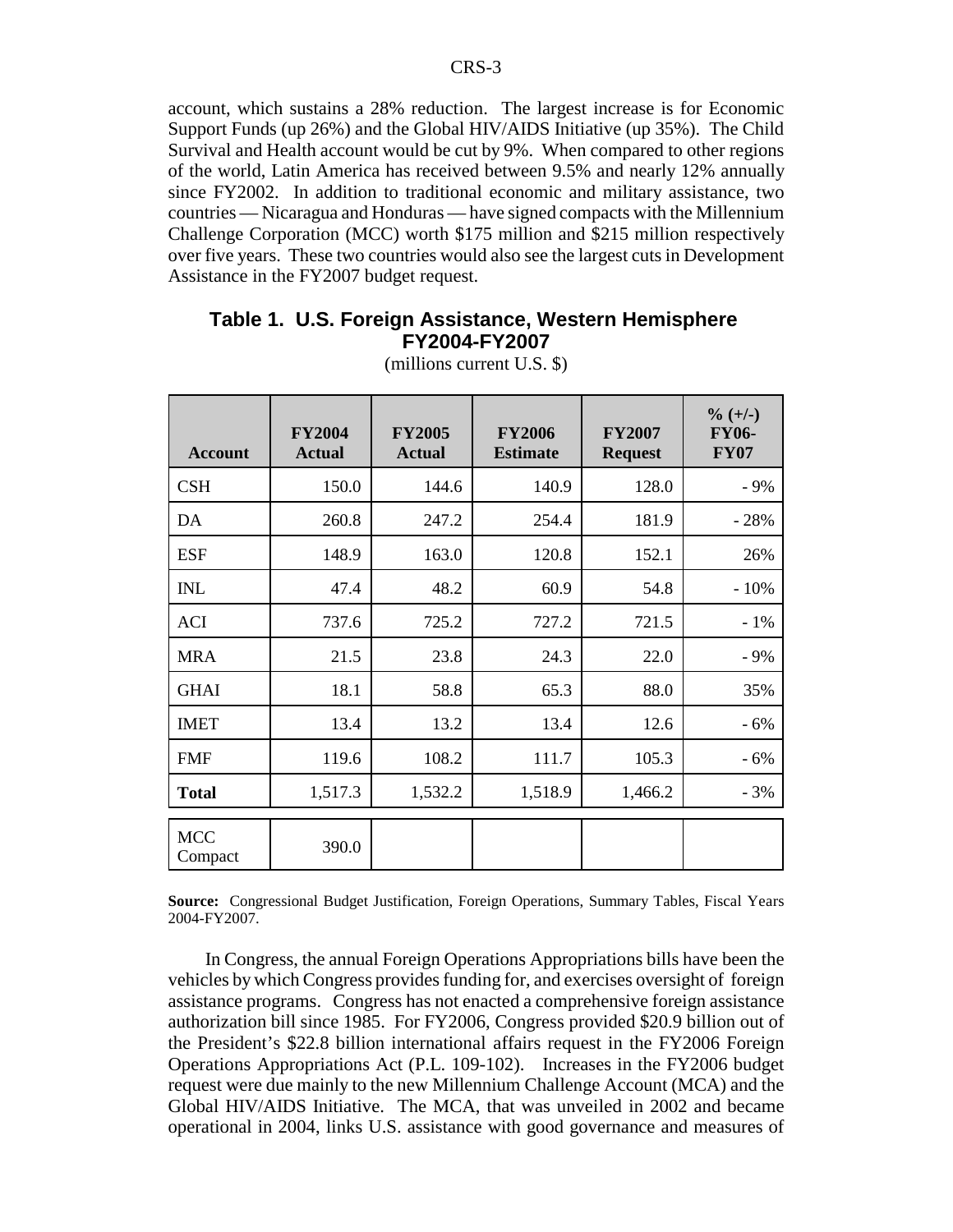performance of recipient nations. The MCA program, if fully funded, represents one of the few marked increases in U.S. foreign assistance since the Marshall Plan after World War II, and the Alliance for Progress in Latin America during the 1960s.

## **Assistance by Subregion**

For FY2006, U.S. assistance to Latin America and the Caribbean is estimated at about \$1.68 billion. This does not include two Millennium Challenge Compacts with Honduras and Nicaragua that were signed in 2005. The largest portion, \$919 million, is allocated to the Andean countries of Bolivia, Colombia, Peru, Ecuador, and Venezuela, and represents 55% of regional assistance. Another \$292 million, or 17%, is allocated to Mexico and Central America, while the Caribbean would receive \$307 million, or 18%. Brazil and the Southern Cone of South America would receive an estimated \$36 million, or 2%. The United States also maintains aid programs of a regional nature, such as trade capacity building, and migration and refugee assistance, that total an estimated \$133 million, or 8%, in FY2006.



**Figure 2. U.S. Assistance to Latin America**

For FY2007, the President's budget request totals \$1.63 billion for the region. This includes \$927 million for the Andean region; \$278 million for Mexico and Central America; \$321 million for the Caribbean; \$35 million for Brazil and the Southern Cone; and \$95 million for regional programs. According to the FY2007 budget request, the Andes would receive 56% of the regional total. The largest decreases occur in Development Assistance and Child Survival and Health for Central America, but the isthmus would benefit from increased Economic Support Funds, largely for trade support for CAFTA countries, and Trade Capacity Building programs.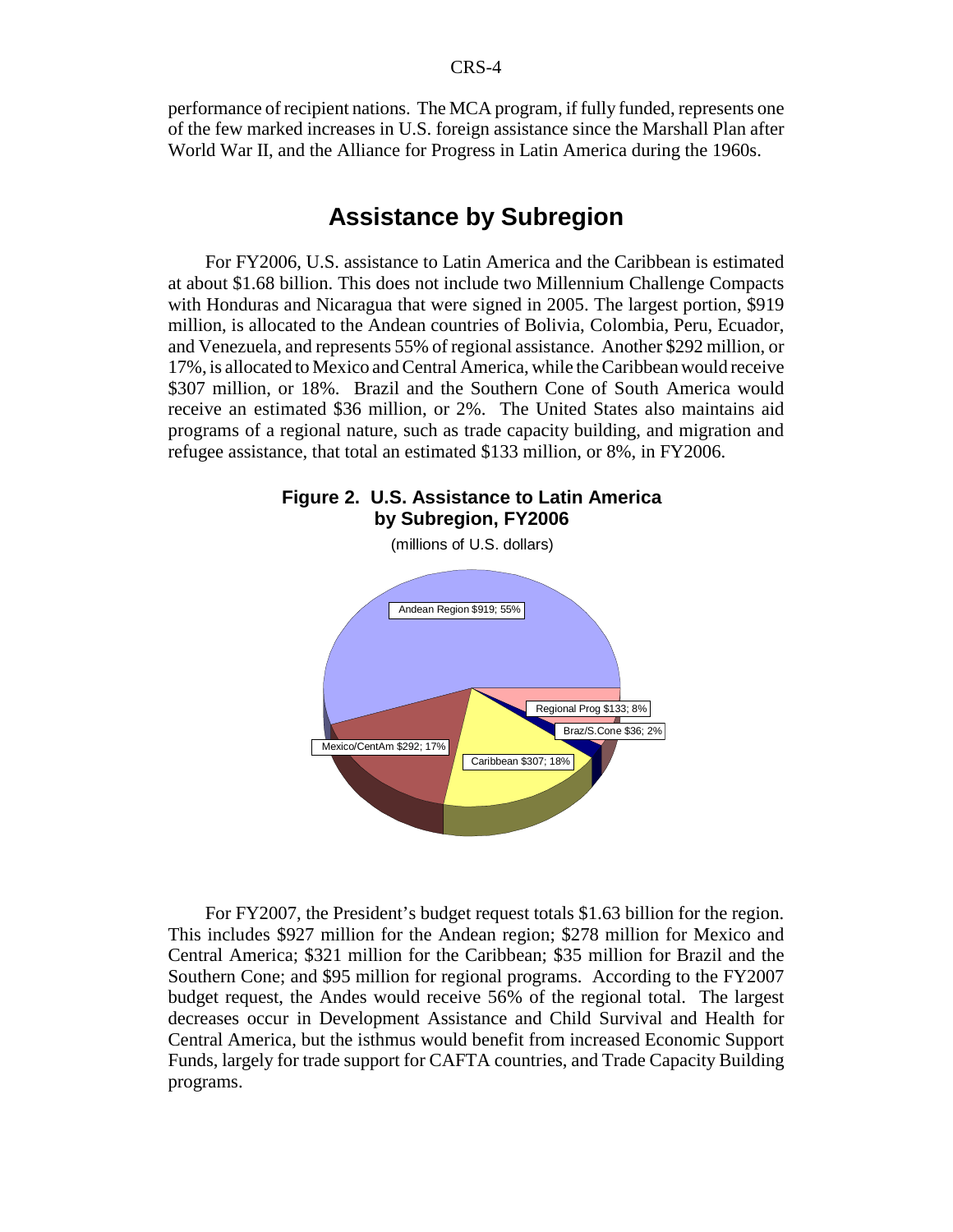## **South America**

The largest recipients of U.S. foreign assistance in South America are the Andean nations of Colombia, Bolivia, and Peru, where most of the world's cocaine originates. These nations receive funding from the Andean Counterdrug Initiative (ACI), military assistance such as Foreign Military Financing (FMF) and International Military Education and Training (IMET), as well as bilateral economic assistance in the form of Development Assistance, Child Survival and Health, and Economic Support Funds. The Andean countries of Venezuela and Ecuador, and the non-Andean nations of Brazil and Panama also receive ACI funds but to a smaller degree than Colombia, Bolivia and Peru. U.S. assistance to Argentina, Brazil, Chile, Uruguay, and Paraguay amounts to \$36 million in FY2006; the FY2007 request is \$35 million.<sup>2</sup> By contrast, U.S. assistance to the Andean region totals \$919 million in FY2006, and \$927 million requested for FY2007.

**The Andean Region.** The area is generally known for its rugged terrain, from Peru's Pacific coastline to the Andes mountain range that traverses Peru, Bolivia, Colombia and Ecuador, to Amazonian basin regions marked by tropical rainforests. The region has large indigenous communities, high levels of poverty, and a history of political unrest. U.S. assistance to the Andean region has focused on narcotics trafficking since 2000, when Congress approved \$1.3 billion in support of Plan Colombia. The United States had supported counternarcotics issues in the Andes prior to 2000, but the levels of funding were far less.

Funding for the Andean Counterdrug Initiative (ACI) amounted to \$727.2 million in FY2006. The FY2007 request is \$721.5 million. The region also receives economic assistance funds. Bolivia and Peru are major recipients of Development Assistance, Child Survival and Health Funds, and food aid. Ecuador and Peru receive sizeable amounts of Economic Support Funds. The Peace Corps maintains programs in Bolivia, Ecuador, Panama, and Peru. While Colombia is a major recipient of ACI funds, it does not receive any economic assistance, although portions of ACI funds are transferred to USAID for alternative development and institution-building programs.



**Source:** Map Resources. Adapted by CRS. (K.Yancey 5/20/04)

 $^2$ Brazil receives assistance from the Andean Counterdrug Initiative because it shares a 1,000 mile border with Colombia even though Brazil is not considered an Andean country. This included \$5.94 million in FY2006, and a requested \$4 million for FY2007.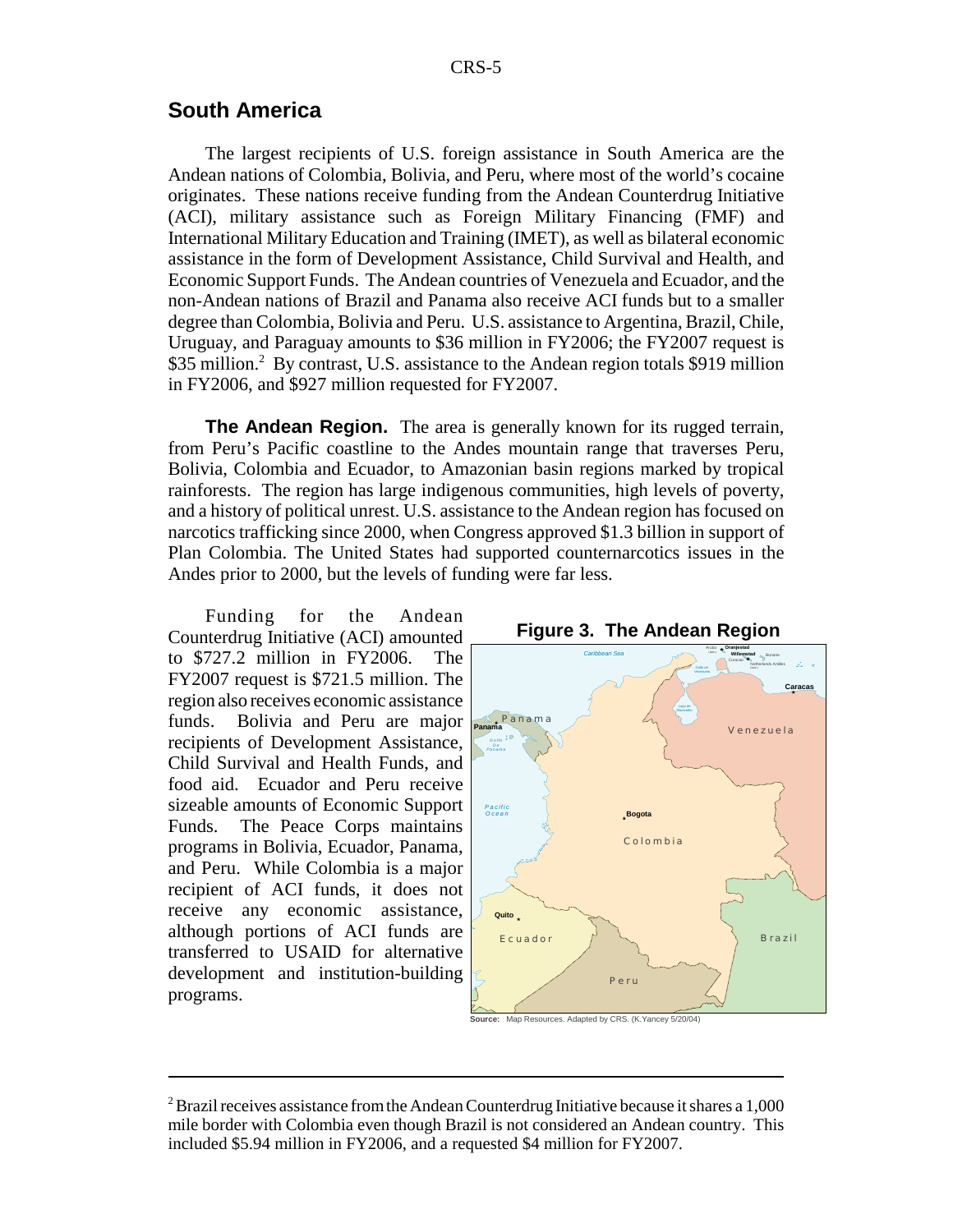*Andean Counterdrug Initiative.* The Andean Counterdrug Initiative (ACI) is the centerpiece of U.S. policy toward Colombia and the Andean region. It seeks to curb narcotics production and trafficking, and to promote democracy and economic development, which it is believed will strengthen regional security. Colombia, Peru, and Bolivia produce virtually all of the world's cocaine, and Colombia has been a source of increasing amounts of high quality heroin destined for the United States. The two leftist guerrilla organizations and a rightist paramilitary organization operating in Colombia profit from the drug trade. All three — the Revolutionary Armed Forces of Colombia (FARC), the National Liberation Army (ELN), and the United Self-Defense Forces of Colombia (AUC) — have been designated foreign terrorist organizations by the State Department. The FARC and AUC have also been designated as Significant Foreign Narcotics Traffickers under the Foreign Narcotics Kingpin Designation Act (P.L. 106-120).

The United States has made a significant commitment of funds and material support to help the region fight drug trafficking. Congress passed legislation providing \$1.3 billion in assistance for FY2000 (P.L. 106-246), and has provided a total of \$5 billion from FY2000 through FY2006 in ACI funds. Since 2002, Congress has granted expanded authority to use counternarcotics funds for a unified campaign to fight both drug trafficking and terrorist organizations in Colombia. ACI funding for FY2006 is estimated at \$727.2 million. Most of the ACI request is for programs in Colombia (\$465 million) where 80% of the world's cocaine is produced. Peru (\$107 million) and Bolivia (\$79 million) are also major recipients. Ecuador is allocated to receive \$20 million in FY2006 funds, Brazil \$6 million, Venezuela \$2 million, and Panama \$4 million. The region would receive an estimated \$91 million in FY2006 in Foreign Military Financing (FMF) funds, most of which are allocated for Colombia.

For FY2007, the Administration proposes spending a total of \$721.5 million, with Colombia receiving the same amount as in the previous year and neighboring countries receiving cuts. Bolivia would receive \$66 million, Peru \$98.5 million, Brazil \$4 million, Ecuador \$17.3 million, Venezuela \$1 million, and Panama \$4 million. According to State Department officials, the Air Bridge Denial Program, that is operational only in Colombia, would be funded out of the Colombia allocation. For a second year, the Administration is requesting funds for a Critical Flight Safety Program to upgrade and refurbish aging aircraft used for eradication programs.

For more information, see CRS Report RL33253, *Andean Counterdrug Initiative (ACI) and Related Funding Programs: FY2006 Assistance*, by Connie Veillette; CRS Report RL32250, *Colombia: Issues for Congress*, by Connie Veillette; and CRS Report RL32774, *Plan Colombia: A Progress Report*, by Connie Veillette.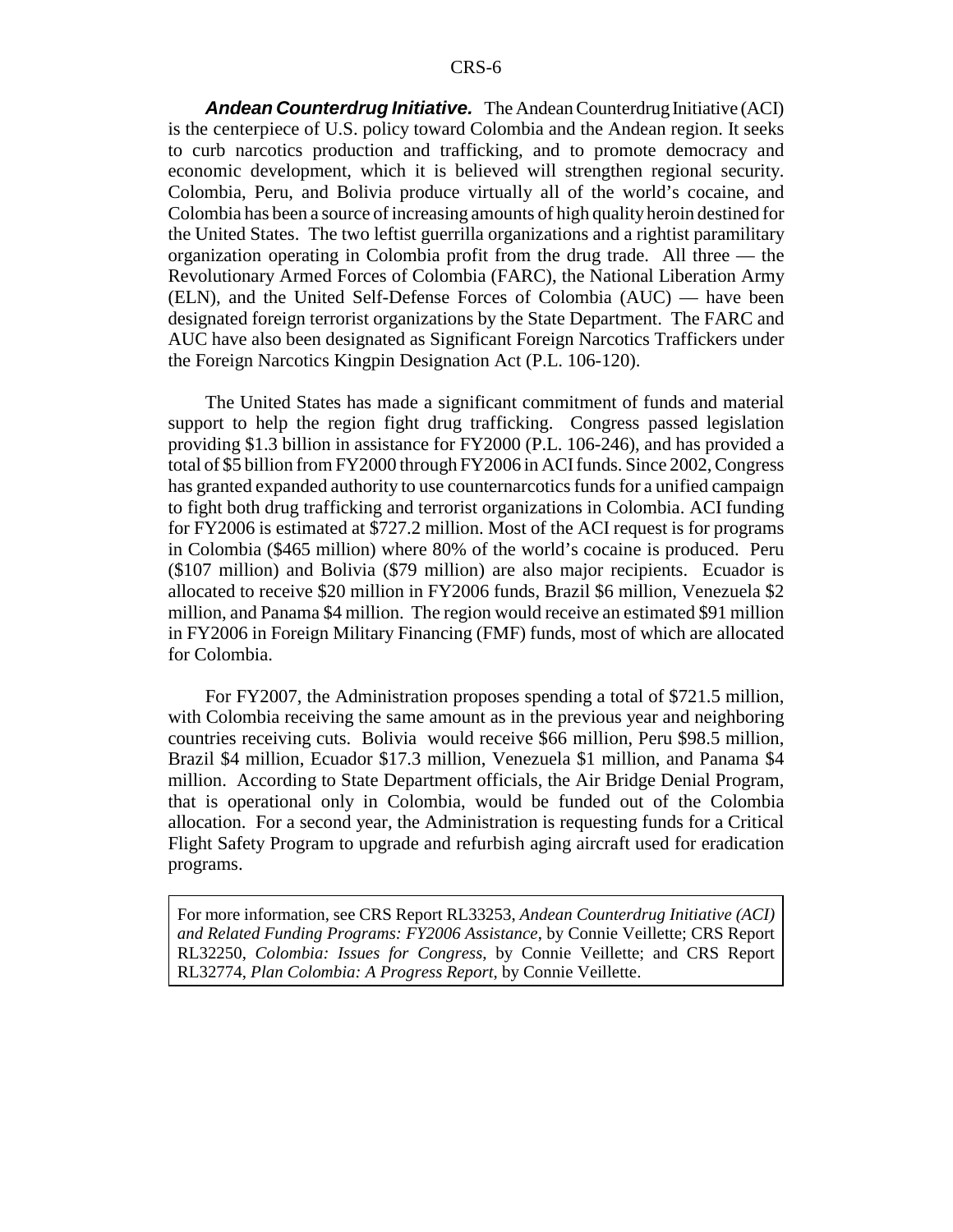## **Table 2. U.S. Foreign Assistance to the Andean Region FY2006 Estimates and FY2007 Funding Request**

(\$ in millions)

| <b>Country</b>                | <b>DA</b> | $\overline{\text{CSH}}$ | <b>ESF</b> | <b>PL 480</b> | <b>IMET</b> | <b>ACI</b> | <b>FMF</b> | <b>Other</b> | <b>Total</b> |
|-------------------------------|-----------|-------------------------|------------|---------------|-------------|------------|------------|--------------|--------------|
| <b>Bolivia</b>                |           |                         |            |               |             |            |            |              |              |
| FY2006                        | 10.09     | 16.47                   | 5.94       | 15.70         | .79         | 79.20      | .99        | 3.13         | 132.31       |
| FY2007 Req.                   | 10.00     | 14.69                   | 6.00       | 24.00         | .05         | 66.00      | .03        | 3.08         | 123.85       |
| Colombia                      |           |                         |            |               |             |            |            |              |              |
| FY2006                        |           |                         |            |               | 1.68        | 464.78     | 89.10      | 5.81         | 561.37       |
| FY2007 Req.                   |           |                         |            |               | 1.68        | 465.00     | 90.00      | 3.84         | 560.52       |
| Ecuador                       |           |                         |            |               |             |            |            |              |              |
| FY2006                        | 6.58      |                         | 2.97       |               | .05         | 19.80      | .50        | 3.36         | 33.26        |
| FY2007 Req.                   | 5.64      | 2.00                    | 6.00       |               | .05         | 17.30      | .03        | 3.08         | 34.10        |
| Peru                          |           |                         |            |               |             |            |            |              |              |
| FY2006                        | 9.44      | 14.21                   | 2.97       | 9.00          | .05         | 106.92     | .20        | 3.02         | 145.81       |
| FY2007 Req.                   | 9.00      | 12.74                   | 4.00       | 13.00         | .05         | 98.50      | .03        | 2.82         | 140.14       |
| Venezuela                     |           |                         |            |               |             |            |            |              |              |
| FY2006                        |           |                         |            |               |             | 2.23       |            |              | 2.23         |
| FY2007 Req.                   |           |                         | 1.50       |               | .05         | 1.00       |            |              | 2.55         |
| Air Bridge*                   |           |                         |            |               |             |            |            |              |              |
| FY2006                        |           |                         |            |               |             | 13.86      |            |              | 13.86        |
| FY2007 Req.                   |           |                         |            |               |             |            |            |              | 0.00         |
| <b>Critical Flight Safety</b> |           |                         |            |               |             |            |            |              |              |
| FY2006                        |           |                         |            |               |             | 29.97      |            |              | 29.97        |
| FY2007 Req.                   |           |                         |            |               |             | 65.70      |            |              | 65.70        |
| Total - FY2006                | 26.11     | 30.68                   | 11.88      | 24.70         | 2.57        | 716.76     | 90.79      | 15.32        | 918.81       |
| Total - FY2007                | 24.64     | 29.43                   | 17.50      | 37.00         | 1.88        | 713.50     | 90.09      | 12.82        | 926.86       |

**Source:** Figures are drawn from U.S. Department of State, Congressional Budget Justification, Summary Tables, Fiscal Year 2007. Updated by CRS, February 27, 2006.

**Note:** ACI totals exclude \$5.94 million (FY2006) and \$4 million (FY2007) for Brazil and \$4.46 million (FY2006) and \$4 million (FY2007) for Panama. Both receive ACI funding because they share borders with Colombia, although neither is considered an Andean nation. "Other" includes Nonproliferation, Anti-terrorism, De-mining and Related Programs (NADR) and Peace Corps.

\* Because the Air Bridge Denial (ABD) program is only operational in Colombia, the FY2007 budget requests includes funding for ABD in the Colombia allocation.

DA - Development Assistance CSH - Child Survival and Health ESF - Economic Support Funds PL 480 - emergency food aid IMET - International Military Education and Training ACI - Andean Counterdrug Initiative FMF - Foreign Military Financing

**Brazil and The Southern Cone.** The countries of Brazil, Argentina, Chile, Paraguay, and Uruguay are considered middle- income countries and therefore receive lower levels of assistance. The area is estimated to receive nearly \$36 million in FY2006, while \$35 million is requested for FY2007. Most of this funding goes to Brazil for Development Assistance and Child Survival and Health, and Paraguay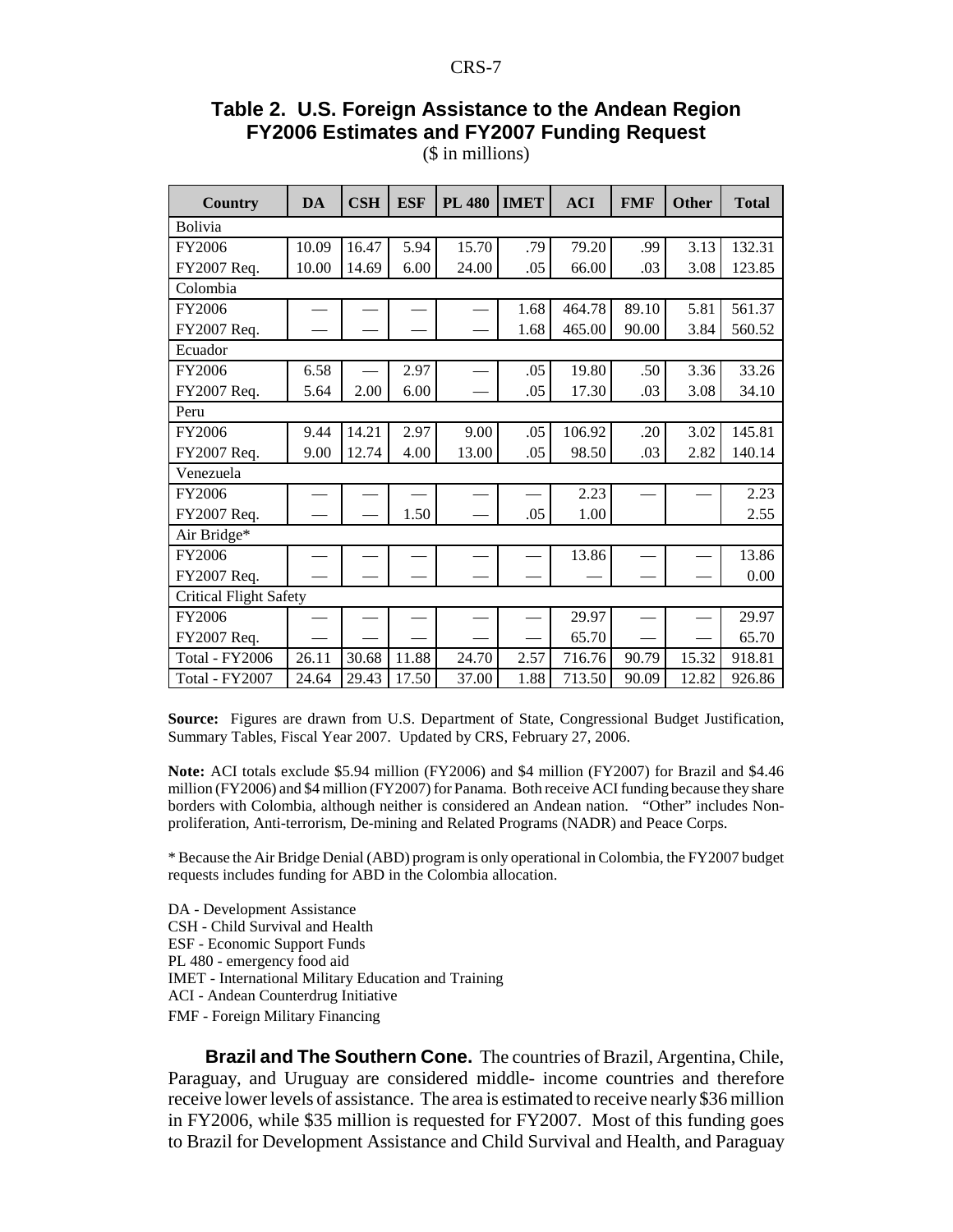for Development Assistance, Child Survival and Health, and Economic Support Funds. The Peace Corps maintains a program in Paraguay. As mentioned earlier, Brazil receives ACI funding because it shares a long border with Colombia. The focus in Brazil is on generating sustainable economic growth and addressing extensive poverty and social inequality. Nearly one-third of Brazilians live below the international poverty line.<sup>3</sup> With regard to health issues, nearly 60% of all HIV/AIDS cases in South America are in Brazil, while the country also ranks high in malaria and tuberculosis cases. Another area of focus is environmental degradation, particularly in the Amazon region, where deforestation is a problem. Paraguay, the region's second largest recipient of aid, has suffered multiple years of stagnant growth and a large external debt. U.S. programs focus on economic growth, reproductive health, the environment, and democracy.





**Source:** Map Resources. Adapted by CRS. (K.Yancey 4/20/04)

<sup>&</sup>lt;sup>3</sup> The World Bank defines the international poverty line as U.S. \$1 and \$2 per day in 1993 Purchasing Power Parity (PPP), which adjusts for differences in the price of goods and services between countries. The \$1 per day level is generally used for the least developed countries, such as in Africa, while the \$2 per day level is used for middle income countries such as in Latin America.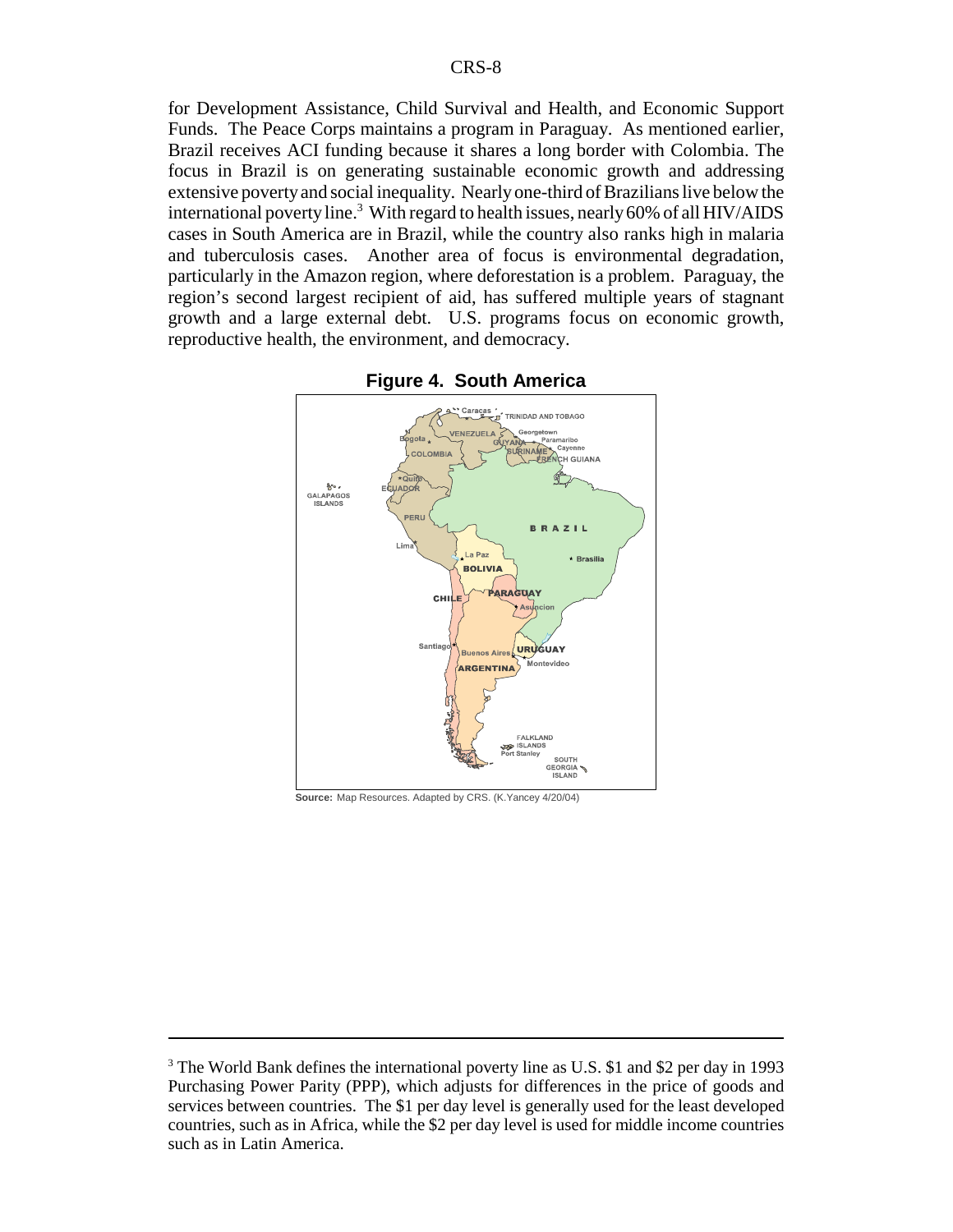## **Table 3. U.S. Foreign Assistance to Brazil & the Southern Cone FY2006 Estimates and FY2007 Request**

(\$ in millions)

| <b>Country</b>      | DA    | $\mathbf{CSH}$ | <b>ESF</b> | <b>ACI</b> | <b>FMF</b> | <b>IMET</b> | <b>Other</b> | <b>Total</b> |  |
|---------------------|-------|----------------|------------|------------|------------|-------------|--------------|--------------|--|
|                     |       |                |            |            |            |             |              |              |  |
| Argentina           |       |                |            |            |            |             |              |              |  |
| FY2006              |       |                |            |            | .05        | 1.09        | .77          | 1.91         |  |
| FY2007 Req.         |       |                |            |            | .04        | 1.14        | .25          | 1.43         |  |
| <b>Brazil</b>       |       |                |            |            |            |             |              |              |  |
| FY2006 <sup>a</sup> | 8.01  | 3.07           |            | 5.94       |            | .05         | 1.05         | 18.12        |  |
| FY2007 Req.         | 8.00  | 5.99           |            | 4.00       |            | .05         | .99          | 19.03        |  |
| Chile               |       |                |            |            |            |             |              |              |  |
| FY2006              |       |                |            |            | .59        | .64         | .47          | 1.70         |  |
| FY2007 Req.         |       |                |            |            | .50        | .69         | .20          | 1.39         |  |
| Paraguay            |       |                |            |            |            |             |              |              |  |
| FY2006              | 4.39  | 2.88           | 1.98       |            |            | .05         | 3.01         | 12.31        |  |
| FY2007 Req.         | 4.13  | 2.11           | 2.00       |            |            | .05         | 2.97         | 11.26        |  |
| Uruguay             |       |                |            |            |            |             |              |              |  |
| FY2006              |       |                |            |            |            | .05         |              | 0.05         |  |
| FY2007 Req.         |       |                |            |            |            | .05         |              | 0.05         |  |
| S. Am. Reg.         |       |                |            |            |            |             |              |              |  |
| FY2006              | 1.49  |                |            |            |            |             |              | 1.49         |  |
| FY2007 Req.         | 2.00  |                |            |            |            |             |              | 2.00         |  |
| Total - 2006        | 13.89 | 5.95           | 1.98       | 5.94       | 0.64       | 1.88        | 5.30         | 35.58        |  |
| <b>Total - 2007</b> | 14.13 | 8.10           | 2.00       | 4.00       | 0.54       | 1.98        | 4.41         | 35.16        |  |

**Source:** Figures are drawn from Congressional Budget Justification, Foreign Operations, Summary Tables, Fiscal Year 2006 U.S. Department of State. Table updated, March 10, 2006. "Other" includes Non-proliferation, Anti-terrorism, De-mining and Related Programs (NADR) and Peace Corps.

a. Brazil receives ACI funding because it shares a 1,000 mile border with Colombia, although it is not considered an Andean nation.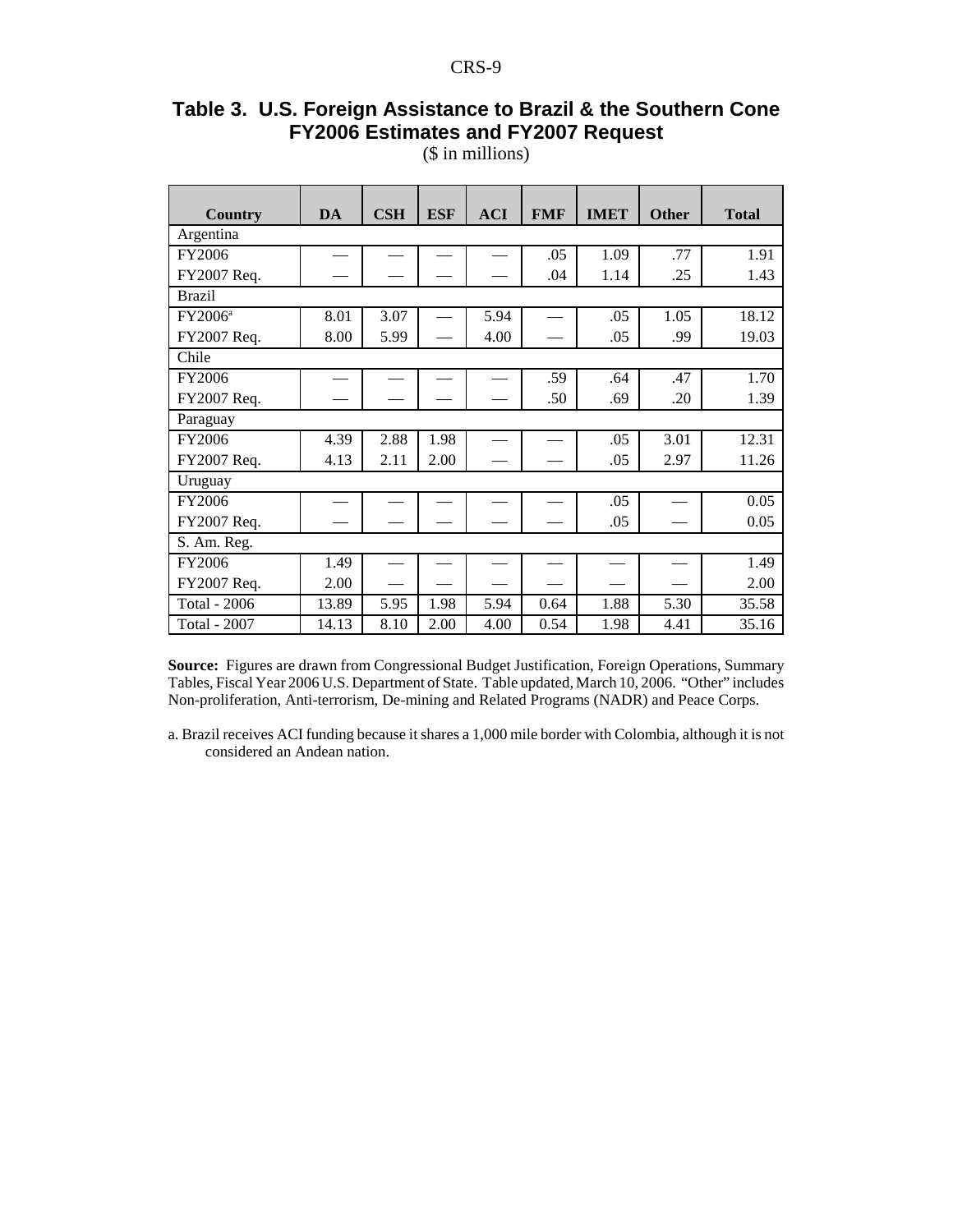

**Figure 5. Mexico and Central America**

**Source**Map Resources. Adapted by CRS. (K.Yancey 4/18/04)

## **Mexico and Central America**

**Mexico.** Although Mexico has a stronger bilateral relationship with the United States than any other country in Latin America, it is a middle-income nation that has not been a traditional recipient of U.S. foreign assistance. With the entry into force of the North American Free Trade Agreement (NAFTA) in 1994, Mexico became the United States' second largest trading partner in 1999. Burgeoning trade ties coincided with the election of new administrations in both countries in 2000 and promises of greater U.S.-Mexico cooperation in the areas of counter-narcotics, immigration, law enforcement, and trade.

Foreign aid allocations to Mexico totaled only \$31 million in FY2001, but rose to a high of nearly \$74 million in FY2005. Total aid to Mexico decreased slightly in FY2006 to \$69 million and the Administration has requested \$63 million for FY2007. The higher total assistance figures have been primarily the result of large increases in counter-narcotics (INL) funding, used since 2001 to improve Mexico's interdiction capacity, surveillance, and intelligence capabilities. INL funding rose from only \$12 million in FY2003 to close to \$40 million in FY2005 and have remained level since that time. Mexico usually receives a small amount of International Military Education and Training (IMET) funds for military training, as well as economic assistance to promote growth, accountable governance and rule of law, infectious disease prevention and control, and educational exchange and scholarships. For FY2006, Mexico was slated to receive \$30 million in counternarcotics funding, and Congress provided \$40 million. The FY2007 request in counter-narcotics funding is \$39 million. The Administration also requested about \$15 million in DA, CSH, and Peace Corps funding.

In October 2005, Mexico ratified its membership of the International Criminal Court. Mexico does not have a Bilateral Immunity (Article 98) Agreement exempting U.S. military personnel from the jurisdiction of the ICC and thus became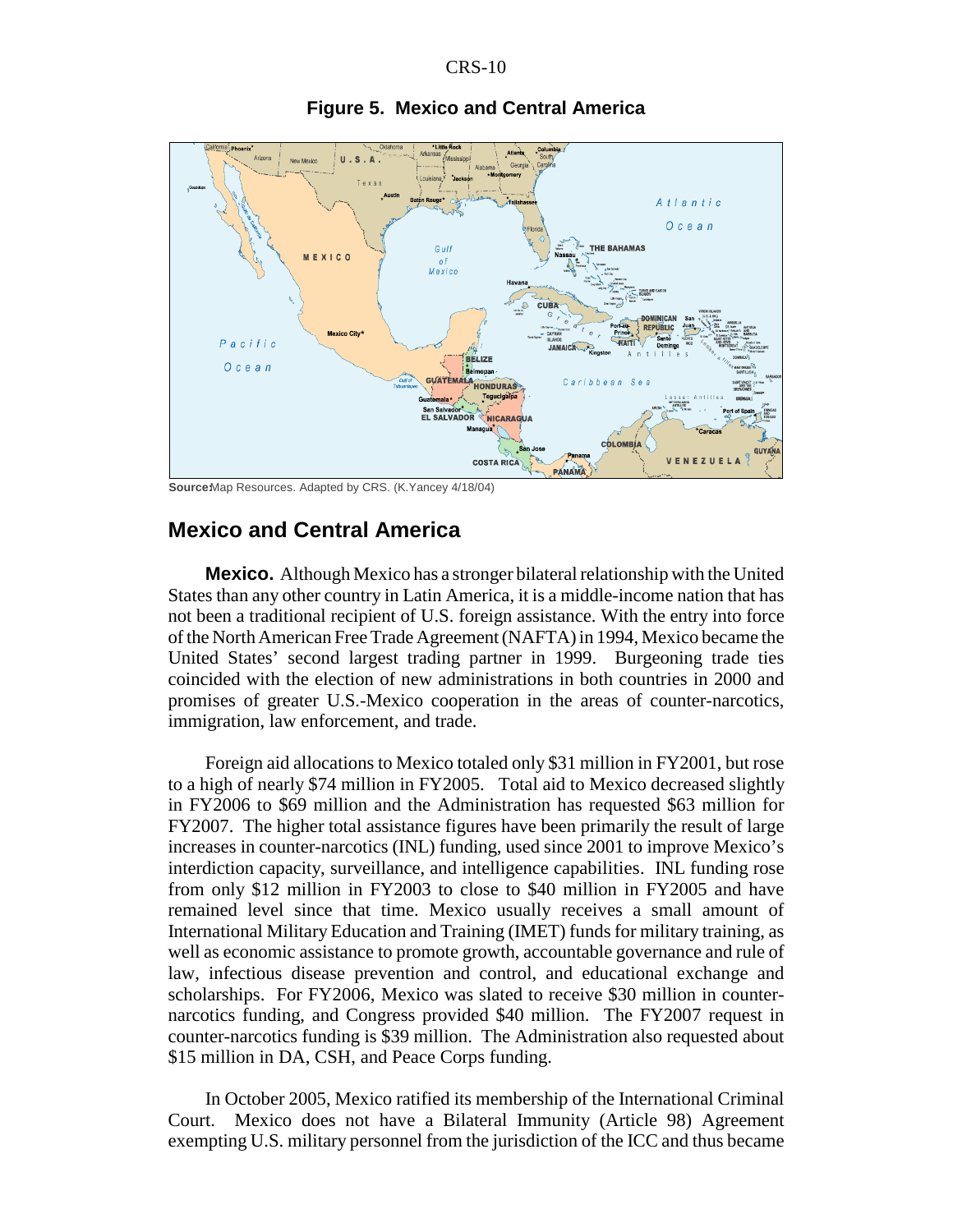subject to a suspension of IMET funds under the ASPA and of ESF funds under the Nethercutt Amendment. Mexico received \$1.3 million in IMET funding in FY2005, but was slated to receive only \$50,000 in IMET funds in FY2006. Mexico could lose that IMET funding in FY2006 and the FY2007 IMET request of \$45,000. In addition, Mexico was to have received FMF funding for the first time in FY2006 totaling \$2.5 million, but that funding was frozen after the ICC ratification and was not included in the FY2007 budget request. Mexico could also potentially lose \$9 million in ESF funds in FY2006 and FY2007.

**Central America.** Central America is a region comprised of seven small countries with limited populations and economic resources. Although Panama and Belize are on the Central American isthmus and receive small amounts of U.S. aid, their distinctive histories distinguish them from the five core countries — Guatemala, El Salvador, Honduras, Nicaragua, and Costa Rica — generally referred to as "Central America." Belize is considered a Caribbean nation because of its history and linkages with the English-speaking Caribbean. Panama has a history of extensive economic linkages with the United States because of the Panama Canal. Among the five core Central American countries, Costa Rica enjoys a long history of stable democracy and a per capita income that is 10 times greater than that of Nicaragua. The other four countries, although posting significant democratic and economic improvements in the 1990s, are still recovering from decades of civil war and trying to confront high levels of poverty and violent crime. Despite these differences, each of the countries in Central America is highly dependent on trade with the United States, and that trade is likely to increase significantly with implementation of the U.S.-Dominican Republic-Central America Free Trade Agreement (DR-CAFTA).

In order to assist with implementation of DR-CAFTA, the FY2005 Consolidated Appropriations Act (P.L. 108-447) included \$20 million for trade capacity building. In FY2006, Congress set aside \$40 million for trade capacity building, \$20 million ESF and \$20 million in DA funds. In addition, the Central America Regional program, for which Congress provided an estimated \$12 million in FY2006 and the Administration requested \$18.7 million for FY2007, has focused on fostering regional trade integration, democracy programs, immigration issues, organized crime (including gangs), and drug trafficking. The FY2006 Consolidated Appropriations Act (P.L. 109-102) provided that CSH and DA funding for Central America should not be less than what was provided in FY2005.

The major recipients of U.S. foreign assistance in Central America include El Salvador, Guatemala, Honduras, and Nicaragua. These nations receive Development Assistance (DA) to fund economic growth, justice sector reform, and other democracy programs. FY2007 funding for the five core Central American countries would decline by 9% from FY2006, with the largest cuts occurring in Development Assistance. The Central American countries received an estimated \$90.6 million in FY2006, but the Administration has requested only \$66.2 million for FY2007. Some of that funding would be shifted to the Economic Support Fund (ESF) account for trade capacity building that was included in Development Assistance in previous years. In FY2006, ESF funds were slated for Guatemala, Nicaragua, and Panama, totaling an estimated \$8.8 million. The FY2007 Administration request includes ESF funds for El Salvador, Guatemala, and Nicaragua totaling an estimated \$26 million. All four countries (El Salvador, Guatemala, Honduras and Nicaragua) continue to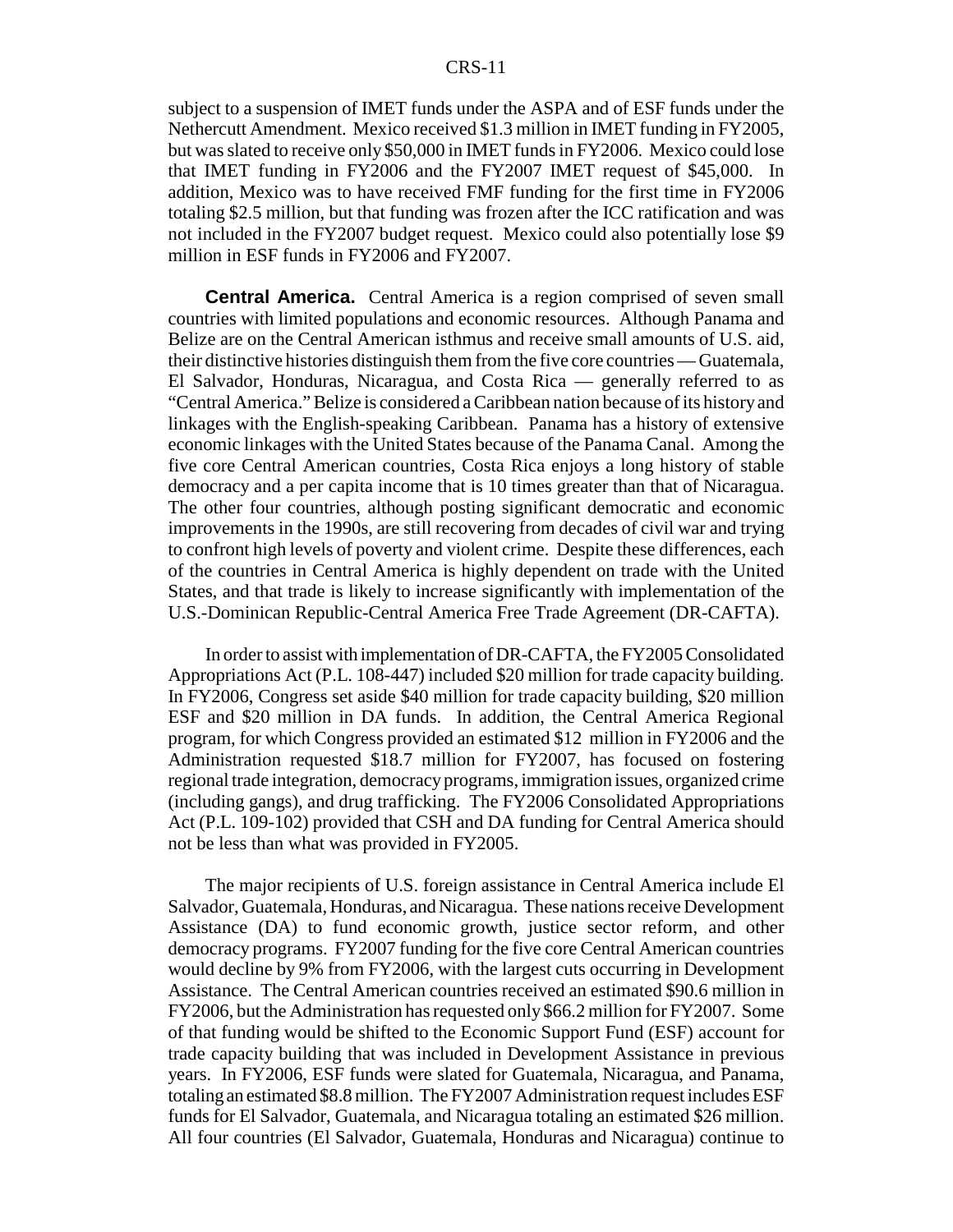receive between \$7 million and \$12 million in Child Survival and Health (CSH) funds, which are especially focused on the prevention and treatment of HIV/AIDS and other infectious diseases. Possessing high levels of poverty and unsustainable levels of foreign debt, Honduras and Nicaragua have additionally qualified for debtrelief under the Highly Indebted Poor Country (HIPC) initiative.

In 2004, Nicaragua and Honduras were selected as countries eligible to receive grants from the new Millennium Challenge Corporation. In June 2005, Honduras signed a five-year, \$215 million Compact with the MCC to promote rural development and road construction. In July 2005, Nicaragua signed a five-year, \$175 million Compact with MCC to strengthen property rights, construct roads, and improve rural business productivity and profitability. El Salvador became eligible to receive MCA funds in FY2006. While Millennium Challenge funds were supposed to be in addition to, not a substitute for, traditional aid programs, all three countries that have either signed, or been deemed eligible for MCC Compacts, would have their DA and CSH funds cut under the FY2007 request.

Finally, the United States provides small amounts of IMET funding to all countries in Central America so that both civilian and military leaders can participate in professional training programs. El Salvador, Honduras, Nicaragua and Panama also receive Foreign Military Financing (FMF) funding. On March 24, 2005, the United States announced that it was releasing \$3.2 million of Military Assistance Program (MAP) funds, a program later supplanted by the FMF program, to Guatemala that had been withheld since 1990 because of human rights concerns. However, the FY2006 Foreign Operations Appropriations Act (P.L. 109-102) maintained a prohibition on FMF funding to Guatemala. El Salvador is the only country in Latin America that has sent troops to Iraq. It is also home to one of the three counter-narcotics Cooperative Security Locations (CSLs), formerly known as Forward Operating Locations (FOLs), in the region, and a new International Law Enforcement Academy (ILEA). The FY2006 estimated provision of \$9.9 million in Foreign Military Financing for El Salvador was substantially higher than the \$1.5 million allocated in FY2005. The FY2007 Administration request for FMF for El Salvador is \$5.5 million. Costa Rica is the only country in Central America that may be subject to sanctions on military aid and ESF funds in FY2006 for failing to conclude and Article 98 agreement with the United States.

For more information, see CRS Report RL32724, *Mexico-U.S. Relations: Issues for the 109th Congress*, by K. Larry Storrs; CRS Report RL30981, *Panama: Political and Economic Conditions and U.S. Relations*, by Mark Sullivan; CRS Report RS21655, *El Salvador: Political and Economic Conditions and Relations with the United States*, by Clare Ribando; CRS Report RS21103, *Honduras: Political and Economic Situation and U.S. Relations*, by Mark Sullivan, CRS Report RL32124; *Guatemala: Political Conditions, Elections and Human Rights*, by Maureen Taft-Morales; and CRS Report RS21943, *Costa Rica: Background and U.S. Relations*, by Connie Veillette.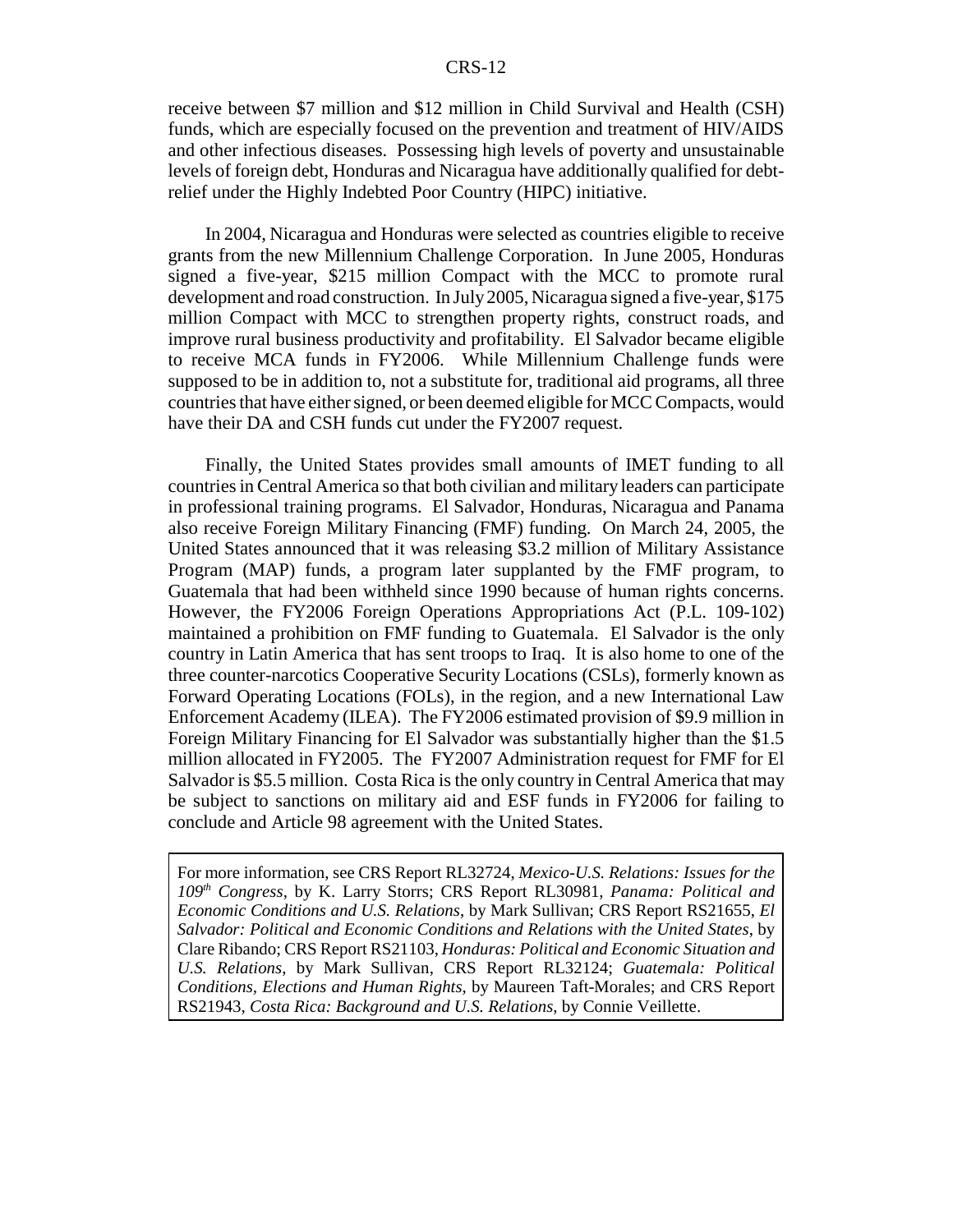## **Table 4. Mexico and the Central America FY2006 Funding Estimates and FY2007 Funding Request**

(\$ in millions)

| <b>Country</b>           | <b>DA</b> | <b>CSH</b> | <b>ESF</b> | <b>PL 480</b> | <b>INL</b> | <b>INCLE</b> | <b>FMF</b> | <b>Other</b> | <b>Total</b> |  |  |
|--------------------------|-----------|------------|------------|---------------|------------|--------------|------------|--------------|--------------|--|--|
| Mexico                   |           |            |            |               |            |              |            |              |              |  |  |
| FY2006                   | 14.08     | 3.99       | 9.01       |               | .05        | 39.60        |            | 2.13         | 68.86        |  |  |
| FY2007 Req.              | 9.28      | 3.72       | 9.00       |               | .05        | 39.00        |            | 1.84         | 62.89        |  |  |
| Costa Rica               |           |            |            |               |            |              |            |              |              |  |  |
| FY2006                   |           |            |            |               | .05        |              |            | 1.79         | 1.84         |  |  |
| FY2007 Req.              |           |            |            |               | .05        |              |            | 1.84         | 1.89         |  |  |
| El Salvador              |           |            |            |               |            |              |            |              |              |  |  |
| FY2006                   | 22.51     | 8.14       |            |               | 1.78       |              | 9.90       | 2.79         | 45.12        |  |  |
| FY2007 Req.              | 7.56      | 7.35       | 10.0       |               | 1.83       |              | 5.50       | 2.86         | 35.10        |  |  |
| Guatemala                |           |            |            |               |            |              |            |              |              |  |  |
| <b>FY2006</b>            | 9.70      | 12.04      | 4.46       | 21.61         | .40        | 2.48         |            | 3.84         | 54.53        |  |  |
| FY2007 Req.              | 7.52      | 10.84      | 13.00      | 18.50         | .49        | 2.20         |            | 3.80         | 56.35        |  |  |
| Honduras                 |           |            |            |               |            |              |            |              |              |  |  |
| FY2006                   | 18.82     | 13.14      |            | 10.39         | 1.09       |              | .89        | 3.34         | 47.67        |  |  |
| FY2007 Req.              | 13.29     | 12.17      |            | 16.00         | 1.29       |              | .68        | 3.34         | 46.77        |  |  |
| Nicaragua                |           |            |            |               |            |              |            |              |              |  |  |
| FY2006                   | 20.84     | 7.70       | 3.37       | 11.73         | .59        |              | .59        | 2.65         | 47.47        |  |  |
| FY2007 Req.              | 12.99     | 6.66       | 3.00       | 12.50         | .59        |              | .50        | 2.58         | 38.82        |  |  |
| Panama                   |           |            |            |               |            |              |            |              |              |  |  |
| FY2006 <sup>a</sup>      | 4.34      |            | .99        |               | .79        | 4.46         | .99        | 3.31         | 14.88        |  |  |
| FY2007 Req.              | 3.18      |            |            |               | .65        | 4.00         | .78        | 3.14         | 11.75        |  |  |
| Central America Regional |           |            |            |               |            |              |            |              |              |  |  |
| FY2006                   | 5.88      | 6.04       |            |               |            |              |            |              | 11.92        |  |  |
| FY2007 Req.              | 13.00     | 5.70       |            |               |            |              |            |              | 18.70        |  |  |
| <b>Total - FY2006</b>    | 96.17     | 51.05      | 17.83      | 43.73         | 4.75       | 46.54        | 12.37      | 19.85        | 292.29       |  |  |
| Total - FY2007           | 66.82     | 46.44      | 35.00      | 47.00         | 4.95       | 45.20        | 7.46       | 19.40        | 272.27       |  |  |

**Source:** Figures are drawn from Congressional Budget Justification, Foreign Operations, Summary Tables, Fiscal Year 2007, U.S. Department of State. Table updated by CRS, March 2, 2006.

a. International Narcotics and Law Enforcement (INL) funding for Panama is from the Andean Counterdrug Initiative account. Panama shares a border with Colombia, although it is not considered an Andean nation.

## **Caribbean**

With some 35 million people and 16 independent nations sharing an African ethnic heritage, the Caribbean is a diverse region that includes some of the hemisphere's richest and poorest nations. In addition to the 13 island nations, the Caribbean region also includes two countries located on the northern coast of South America, Guyana and Suriname, and one country, Belize, located in Central America, that historically and culturally share similar backgrounds with the Caribbean.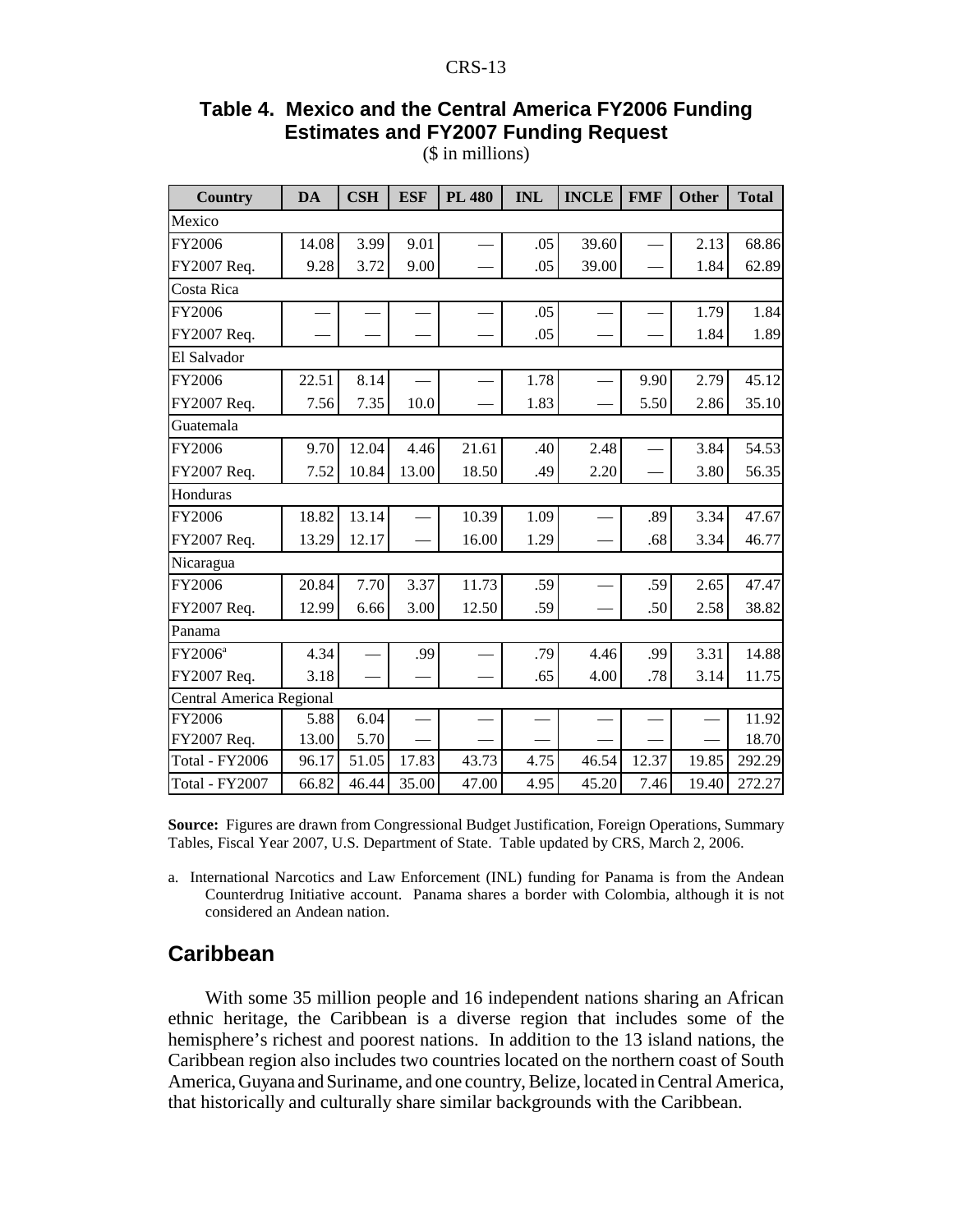The United States has provided considerable amounts of foreign assistance to the Caribbean over the past 25 years. U.S. assistance to the region in the 1980s amounted to about \$3.2 billion, with most concentrated in Jamaica, the Dominican Republic, and Haiti. An aid program for the Eastern Caribbean also provided considerable assistance, especially in the aftermath of the 1983 U.S.-led military intervention in Grenada. In the 1990s, U.S. assistance to Caribbean nations declined to about \$2 billion, or an annual average of \$205 million. Haiti was the largest recipient of assistance during this period, receiving about \$1.1 billion in assistance or 54% of the total. Jamaica was the second largest U.S. aid recipient in the 1990s, receiving about \$507 million, almost 25% of the total, while the Dominican Republic received about \$352 million, about 17% of the total. Eastern Caribbean nations received about \$178 million in assistance, almost 9% of the total. The bulk of U.S. assistance was economic assistance, including Development Assistance, Economic Support Funds, and P.L. 480 food aid. Military assistance to the region amounted to less than \$60 million during the 1990s.

Since FY2000, U.S. aid to the Caribbean region (including FY2006 aid estimates) has amounted to almost \$1.6 billion, because of increased HIV/AIDS assistance to the region (especially to Guyana and Haiti), disaster and reconstruction assistance in the aftermath of several hurricanes and tropical storms in 2004, and increased support for the interim government in Haiti following the departure of President Jean-Bertrand Aristide from power. Haiti accounted for some 51% of assistance to the Caribbean region during this period. As in the 1990s, the bulk of assistance to the region consisted of economic assistance. With regard to hurricane disaster assistance, Congress appropriated \$100 million in October 2004 in emergency assistance for Caribbean nations (P.L. 108-324), with \$42 million for Grenada, \$38 million for Haiti, \$18 million for Jamaica, and \$2 million for other countries affected by the storms.

For FY2007, the Administration has requested about \$321 million in assistance for the Caribbean, with about \$198 million or almost 62% of the total for Haiti, \$35 million for the Dominican Republic, \$31 million for Guyana, and almost \$17 million for Jamaica. Assistance to the small nations of the Eastern Caribbean (Antigua and Barbuda, Barbados Dominica, Grenada, St. Kitts and Nevis, St. Lucia, and St. Vincent and the Grenadines) is provided through USAID's Caribbean Regional program, which also funds some region-wide projects; for FY2007, the Administration requested \$11.6 million for the program. The Eastern Caribbean would also receive about \$1.5 million in military assistance and \$3.2 million to support a Peace Corps presence. The request of \$3 million for the "Third Border Initiative" (TBI) would fund regional projects for the 14-nation Caribbean Community (CARICOM) plus the Dominican Republic that focus on improving travel and border security in the region, disaster preparedness, and greater business competitiveness. A request of \$4 million for Operation Enduring Friendship, a military assistance program, would support efforts to increase maritime security in the Dominican Republic, Honduras, Panama, the Bahamas, and Jamaica.

Looking ahead to future years, several Caribbean nations are potential recipients for Millennium Challenge Account (MCA) assistance, an initiative to target foreign assistance to countries with strong records of performance in the areas of governance, economic policy, and investment in people. While Haiti and Guyana were potentially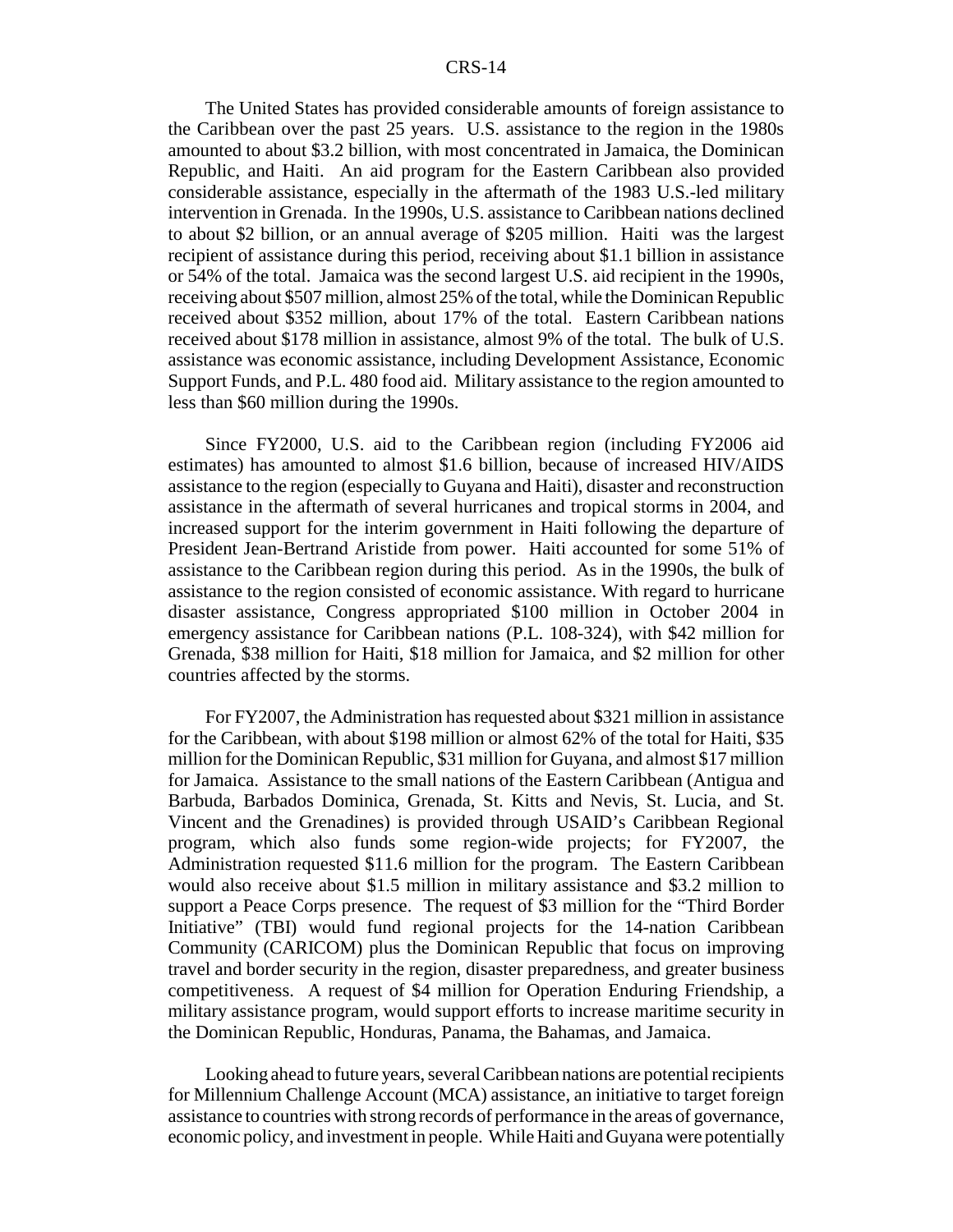eligible for MCA funds in FY2004 (because their per capita income was below \$1,415) neither country was approved to participate. Guyana was designated a MCA threshold country for FY2005 and FY2006, and could be approved in future years for MCA funding, but Haiti would likely have difficulty meeting MCA criteria. In FY2006, the per capita income level for MCA-eligibility increased to \$3,255 or below, and as a result, three additional Caribbean countries — the Dominican Republic, Jamaica, and Suriname — could become eligible for MCA funding.

For more information, see CRS Report RL32160, *Caribbean Region: Issues in U.S. Relations,* by Mark Sullivan, and CRS Report RL32001, *AIDS in the Caribbean and Central America*, by Mark Sullivan.

**Cuba.** Over the past several years, the United States has provided assistance to increase the flow of information on democracy, human rights, and free enterprise to Communist Cuba. The assistance has been part of the U.S. strategy of supporting the Cuban people while at the same time isolating the government of Fidel Castro through economic sanctions. USAID's Cuba program supports a variety of U.S. based nongovernmental organizations to promote rapid, peaceful transition to democracy, help develop civil society, and build solidarity with Cuba's human rights activists. These efforts are largely funded through Economic Support Funds (ESF), but in FY2006 also included some Development Assistance funds. Funding for such projects amounted to \$6 million in FY2003, \$21.4 million in FY2004 (because of reprogrammed ESF assistance to fund the democracy-building recommendations of the Commission to Provide Assistance for a Free Cuba), \$9 million in FY2005, and an estimated \$10.9 million in FY2006.

The FY2007 request is for \$9 million in ESF for Cuba. According to the request, ESF funds will be used to implement the recommendations of the Commission for Assistance to a Free Cuba. The goals of the assistance are to augment current activities in support of the Cuban people, to "undermine the survival strategies of the Castro regime," and "to contribute to conditions that will help the Cuban people hasten the dictatorships's end." ESF will also continue to support USAID-administered programs with democracy and human rights groups. Key groups targeted for assistance include women, Afro-Cubans, and youth as well as libraries, labor organizations, human rights groups, and other independent nongovernmental organizations in Cuba.

U.S. democratization assistance for Cuba is also provided through the National Endowment for Democracy (NED), which traditionally has been funded in State Department appropriations bills. NED-funded Cuba projects amounted to \$1.1 million for each of FY2003 and FY2004. For FY2005, NED funded 17 Cuba projects with \$2.4 million. This included grants to support a variety of undertakings, such as assistance to Cuba's independent libraries; the promotion of general human rights, labor rights, and women's rights; and support for the work of the Varela Project and National Dialogue that emphasize a peaceful democratic transition.

For more information, see CRS Report RL32730, *Cuba: Issues for the 109<sup>th</sup> Congress*, by Mark Sullivan.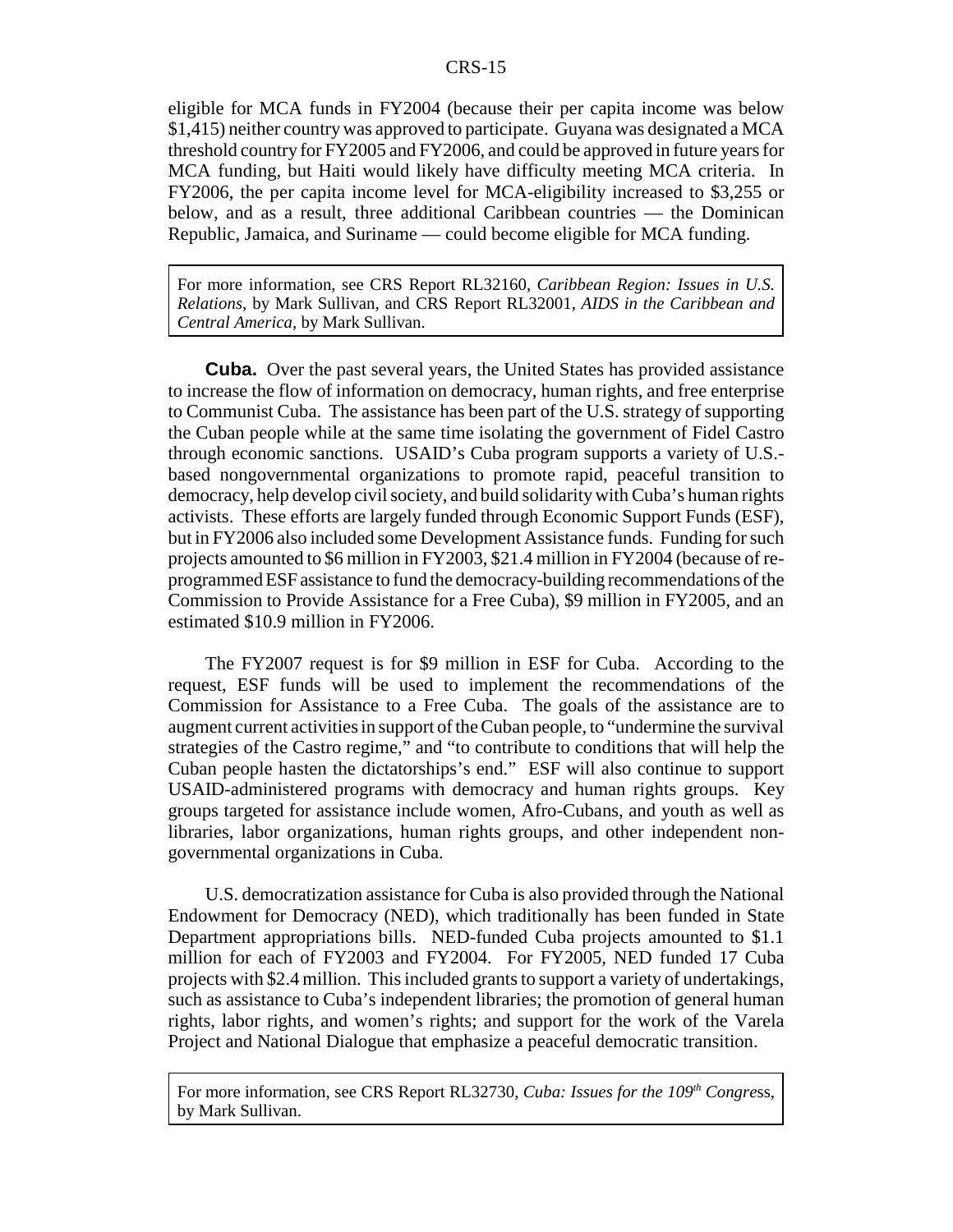**Haiti.** Following a period of political discord and violence, President Jean-Bertrand Aristide resigned under disputed circumstances in February 2004, and an interim government was established. The United Nations authorized an international force, mainly composed of U.S. Marines, and French and Canadian police and military forces, to help restore order. This was subsequently replace by a U.N. peacekeeping force, the U.N. Stabilization Mission in Haiti (MINUSTAH) beginning in June 2004, with the objective of securing a stable and secure environment and advancing the rule of law. After being postponed several times because of political instability and technical problems, new elections were ultimately held February 7, 2006. Former president Rene Preval was declared the winner after several days of protests by his supporters when it appeared that a run-off election would be necessary. U.S. foreign aid to Haiti increased significantly in support of the interim Haitian government. Assistance increased from about \$72 million in FY2003 to \$132 million in FY2004, and \$183 million in FY2005. Because Haiti is a focus country under the President's Emergency Plan for AIDS Relief (PEPFAR), it has benefitted from increased assistance to combat HIV/AIDS under the Global HIV/AIDS Initiative (GHAI) account.

The FY2006 Foreign Operations Appropriations Act (P.L. 109-102) provided Haiti with a total of \$194 million in assistance, largely in CSH, ESF, DA, and counternarcotics funds. It also received \$47.3 million for HIV/AIDS programs. For FY2007, the Administration requested \$198 million in assistance for Haiti, including \$63 million in GHAI funding, \$50 million in ESF, \$34.5 million in food aid, \$23 million in Development Assistance, \$15 million in Child Survival and Health assistance, and \$10 million in International Narcotics Control and Law Enforcement funding.

For more information, see CRS Report RL32294, *Haiti: Developments and U.S. Policy Since 1991 and Current Congressional Concerns*, by Maureen Taft-Morales.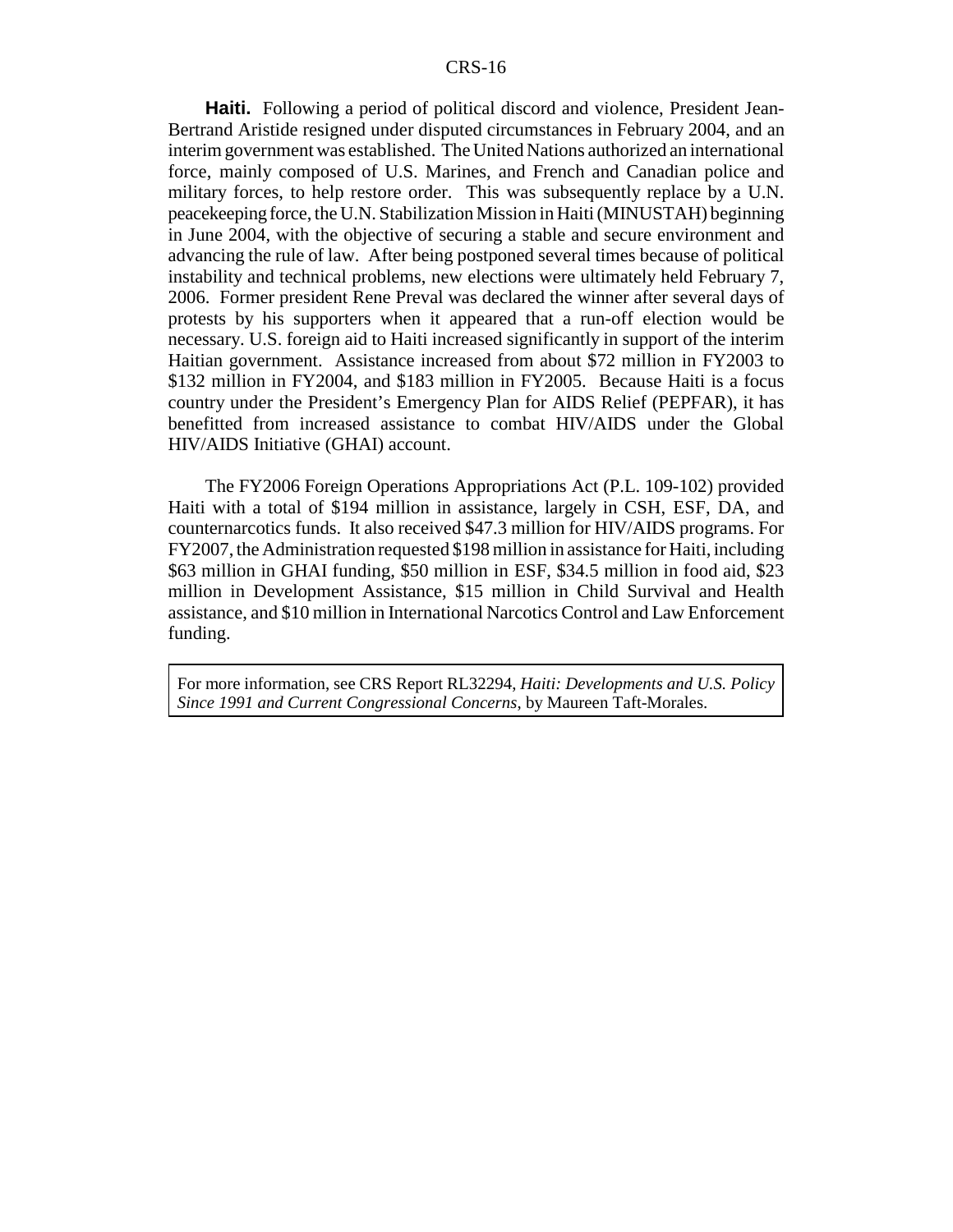|                                      |             |             |             |             | (ф ні пішнопу) |             |            |            |       |              |
|--------------------------------------|-------------|-------------|-------------|-------------|----------------|-------------|------------|------------|-------|--------------|
| Country                              | <b>DA</b>   | <b>CSH</b>  | <b>GHAI</b> | <b>ESF</b>  | <b>PL 480</b>  | <b>IMET</b> | <b>INL</b> | <b>FMF</b> | Other | <b>Total</b> |
| <b>Bahamas</b>                       |             |             |             |             |                |             |            |            |       |              |
| FY2006                               |             |             |             |             |                | .39         | .50        | .10        | 1.53  | 2.52         |
| FY2007 Req.                          |             |             |             |             |                | .23         | .50        | .08        |       | 0.81         |
| <b>Belize</b>                        |             |             |             |             |                |             |            |            |       |              |
| FY2006                               |             |             |             |             |                | .20         |            | .20        | 1.86  | 2.26         |
| FY2007 Req.                          |             |             |             |             |                | .25         |            | .18        | 1.87  | 2.30         |
| Cuba                                 |             |             |             |             |                |             |            |            |       |              |
| FY2006                               | 1.98        |             |             | 8.91        |                |             |            |            |       | 10.89        |
| FY2007 Req.                          |             |             |             | 9.00        |                |             |            |            |       | 9.00         |
| Dominican Republic                   |             |             |             |             |                |             |            |            |       |              |
| FY2006                               |             | 7.07 12.72  |             | 1.98        |                | 1.29        |            | .94        | 3.12  | 27.12        |
| FY2007 Req.                          |             | 6.01 11.34  |             | 12.00       |                | 1.09        |            | .73        | 3.85  | 35.02        |
| Guyana                               |             |             |             |             |                |             |            |            |       |              |
| FY2006                               | 3.96        |             | 18.00       |             |                | .30         |            | .10        | 1.61  | 23.97        |
| FY2007 Req.                          | 4.00        |             | 25.00       |             |                | .32         |            | .08        | 1.61  | 31.01        |
| Haiti                                |             |             |             |             |                |             |            |            |       |              |
| FY2006                               |             | 29.70 19.80 | 47.30 49.50 |             | 31.48          | .21         | 14.85      | .99        | .55   | 194.38       |
| FY2007 Req.                          | 23.14 15.81 |             | 63.00       | 50.00       | 34.50          | .25         | 10.00      | .78        | .56   | 198.04       |
| Jamaica                              |             |             |             |             |                |             |            |            |       |              |
| FY2006                               | 9.58        | 4.47        |             |             |                | .89         | .99        | .59        | 2.95  | 19.47        |
| FY2007 Req.                          | 7.39        | 2.81        |             |             |                | .75         | .90        | .50        | 4.27  | 16.62        |
| Suriname                             |             |             |             |             |                |             |            |            |       |              |
| FY2006                               |             |             |             |             |                | .15         |            | .10        | 1.38  | 1.63         |
| FY2007 Req.                          |             |             |             |             |                | .15         |            | .08        | 1.47  | 1.70         |
| Trinidad & Tobago                    |             |             |             |             |                |             |            |            |       |              |
| FY2006 <sup>a</sup>                  |             |             |             |             |                | .05         |            |            | .98   | 1.03         |
| FY2007 Req.                          |             |             |             |             |                | .05         |            |            | 2.85  | 2.90         |
| Third Border Initiative              |             |             |             |             |                |             |            |            |       |              |
| FY2006                               |             |             |             | 2.97        |                |             |            |            |       | 2.97         |
| FY2007 Req.                          |             |             |             | 3.00        |                |             |            |            |       | 3.00         |
| <b>Operation Enduring Friendship</b> |             |             |             |             |                |             |            |            |       |              |
| FY2006                               |             |             |             |             |                |             |            | 3.96       |       | 3.96         |
| FY2007 Req.                          |             |             |             |             |                |             |            | 4.00       |       | 4.00         |
| Caribbean Region                     |             |             |             |             |                |             |            |            |       |              |
| FY2006                               | 4.89        | 6.44        |             |             |                |             |            |            |       | 11.33        |
| FY2007 Req.                          | 6.00        | 5.64        |             |             |                |             |            |            |       | 11.64        |
| Eastern Caribbean                    |             |             |             |             |                |             |            |            |       |              |
| FY2006                               |             |             |             |             |                | .76         |            | .89        | 3.16  | 4.81         |
| FY2007 Req.                          |             |             |             |             |                | .77         |            | .78        | 3.23  | 4.78         |
| Total -                              |             | 57.18 43.43 |             | 65.30 63.36 | 31.48          | 4.24        | 16.34      | 8.76       | 17.14 | 307.23       |
| FY2006                               |             |             |             |             |                |             |            |            |       |              |
| Total -<br>FY2007                    |             | 46.54 35.60 | 88.00       | 74.00       | 34.50          | 3.86        | 11.40      | 7.21       | 19.71 | 320.82       |

#### **Table 5. U.S. Foreign Assistance to the Caribbean FY2006 Estimates and FY2007 Requests** (\$ in millions)

**Source:** Figures are drawn from U.S. Department of State Congressional Budget Justification, Summary Tables, Fiscal Year 2007. Table updated by CRS, February 28, 2006. Operation Enduring Friendship includes activities in Panama.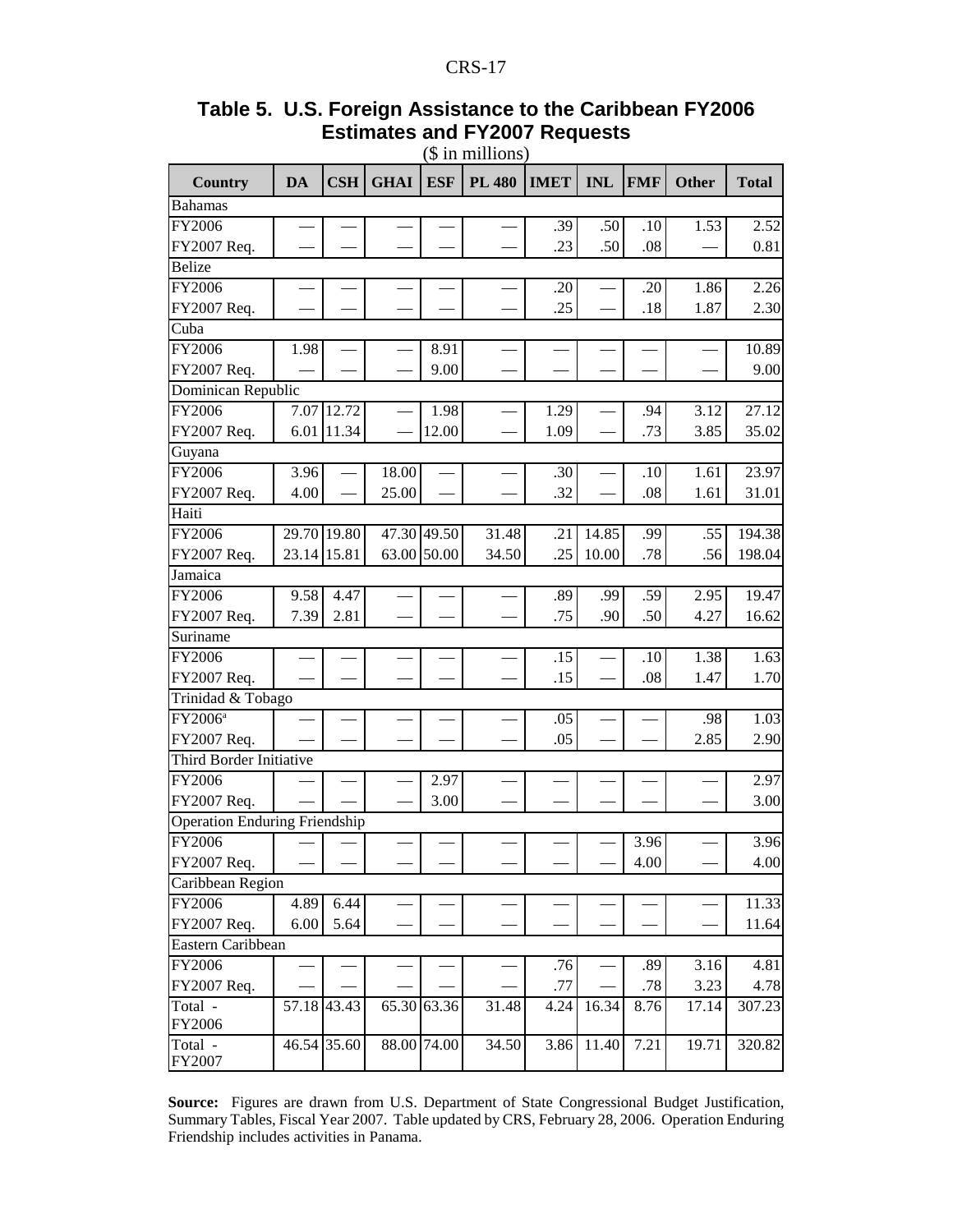## **Regional Programs**

The United States also provides assistance for programs that have a regional scope. The Latin America and Caribbean (LAC) program is the largest regional program and provides Child Survival and Health, Development Assistance, and Economic Support Funds for a number of purposes, such as justice and health-related programs. Funds are used to strengthen democratic institutions and processes, improve education and health, and protect biodiversity and support new environmental technologies. Anti-Terrorism funding for the Western Hemisphere focuses mainly on Colombia, and the tri-border region of Argentina, Brazil and Paraguay. INCLE funding is also provided to the region centering on drug transit zones in Central America and the Caribbean.

#### **Table 6. Western Hemisphere Regional Programs: FY2006 Estimates and FY2007 Request**

| Program                                     | <b>Funding level</b> |
|---------------------------------------------|----------------------|
| Anti-Corruption (ESF)                       |                      |
| FY2006                                      | 0.99                 |
| FY2007                                      |                      |
| Latin America/Caribbean Regional            |                      |
| FY2006                                      | 70.82                |
| FY2007                                      | 38.20                |
| Latin America Regional (INCLE)              |                      |
| FY2006                                      | 2.48                 |
| FY2007                                      |                      |
| <b>Migration/Refugee Assistance</b>         |                      |
| FY2006                                      | 24.34                |
| FY2007                                      | 21.98                |
| <b>OAS</b> Demining                         |                      |
| FY2006                                      | 1.74                 |
| FY2007                                      | 1.80                 |
| <b>OAS</b> Development Assistance           |                      |
| FY2006                                      | 4.70                 |
| FY2007                                      | 5.23                 |
| <b>OAS Fund for Strengthening Democracy</b> |                      |
| FY2006                                      | 2.48                 |
| FY2007                                      | 2.50                 |
| Summit of the Americas Support              |                      |
| FY2006                                      | 2.97                 |
| FY2007                                      | 2.00                 |
| <b>Trade Capacity</b>                       |                      |
| FY2006                                      | 19.80                |
| FY2007                                      | 20.00                |
| Western Hemisphere Regional (NADR)          |                      |
| <b>FY2006</b>                               | 2.65                 |
| FY2007                                      | 1.49                 |
| Caribbean/Central America Regional          |                      |
| FY2006                                      |                      |
| FY2007                                      | 1.70                 |

(\$ in millions)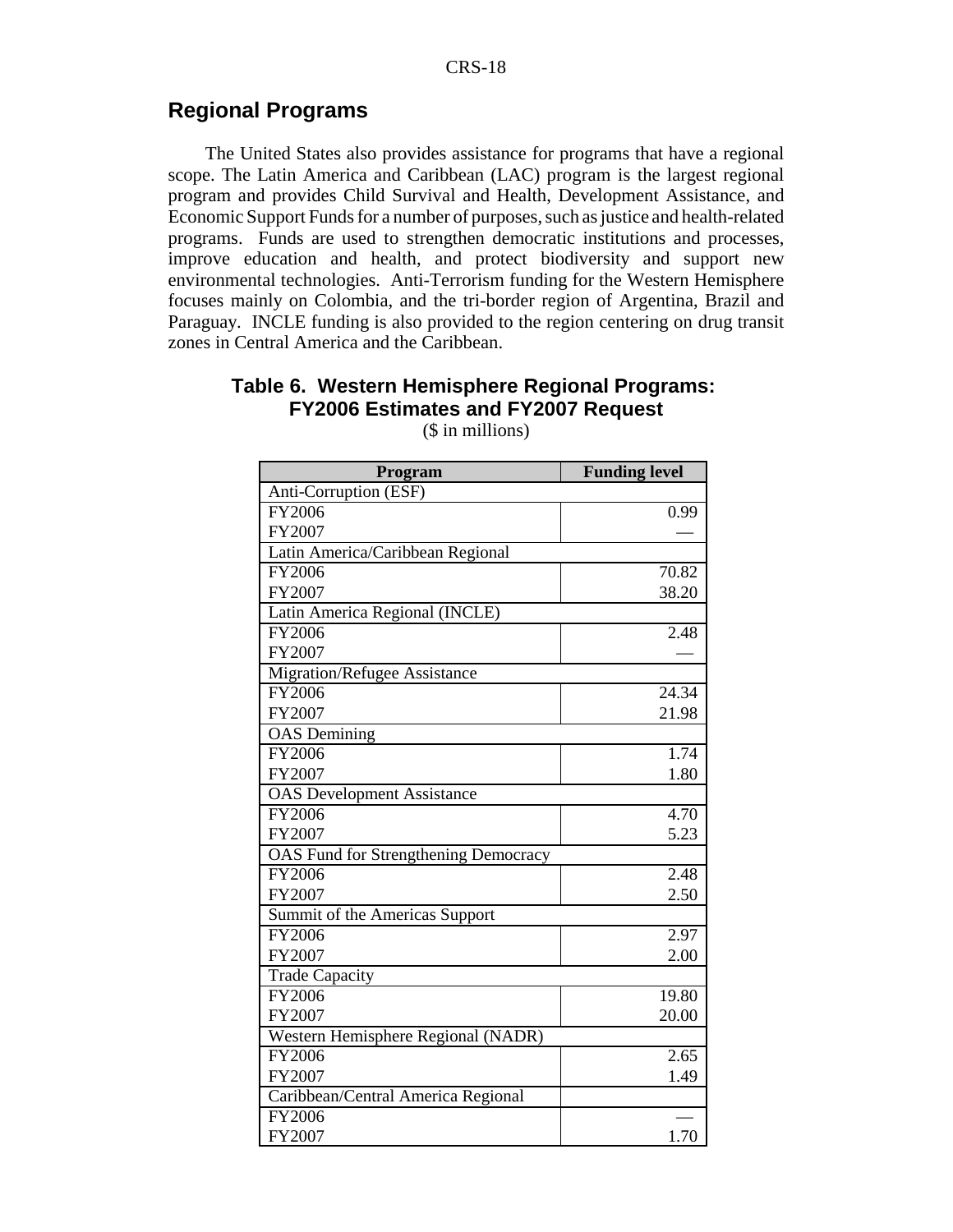| CRS-<br>-19 |
|-------------|
|-------------|

| <b>Program</b> | <b>Funding level</b> |
|----------------|----------------------|
| Anti-Terrorism |                      |
| FY2006         | 12.30                |
| FY2007         | 11.90                |
| Total - FY2006 | 145.27               |
| Total - FY2007 | 1በ6 Ջเ               |

**Source:** Figures are drawn from U.S. Department of State Congressional Budget Justification, Summary Tables, Fiscal Year 2007. Table updated by CRS, February 28, 2006.

## **Additional Issues for Congress**

## **Effectiveness of Programs**

Congressional debate on foreign aid issues has often focused on whether it is effective in reducing poverty, and promoting U.S. interests abroad. Critics argue that aid is often wasted on countries that do not responsibly use the assistance to promote the welfare of their citizens. Others argue that programs are often ill-designed in relation to their goals. Proponents of foreign aid argue that development is a long term process that must be consistently implemented to see results. Recent studies have noted a marked lack of progress in reducing global poverty, and question the correlation between levels of development assistance and program success.<sup>4</sup> Others argue that U.S. assistance, as currently structured, does not contribute as much to sustainable economic growth as does trade.<sup>5</sup> One of the reasons suggested to explain this perceived lack of success is that aid programs often have objectives other than pure development, such as national security, environmental or human rights considerations. Another reason often pointed to is the nature and extent of corruption in societies that have little history of transparency.

The newly created Millennium Challenge Account (MCA) seeks to address some of these concerns, in the view of the Bush Administration. The MCA links assistance to recipients' performance on a number of good governance and sound economic policy criteria. (See discussion below.) Proponents of the MCA view it as a way to reform foreign aid programs by rewarding good performers and by focusing on the objectives of poverty reduction, with limited consideration of strategic or political objectives. Critics raise concerns that by creating new aid programs, including the HIV/AIDS initiative, which coexist with traditional aid programs, there is a fragmentation of resources, and potentially a lack of coordination among the various entities administering the programs.<sup>6</sup>

Secretary Rice's announcement of a newly created position — Director of Foreign Assistance — that will be held concurrently by the USAID Administrator,

<sup>&</sup>lt;sup>4</sup> Paul Collier and David Dollar, "Aid Allocation and Poverty Reduction," The World Bank, January 1999; *Foreign Assistance in Focus: Emerging Trends*, InterAction, November 2003; and William Easterly, "The Failure of Development," *Financial Times*, July 3, 2001.

<sup>5</sup> Evan Osborne, "Rethinking Foreign Aid," *Cato Journal*, fall 2002.

<sup>6</sup> *Foreign Assistance in Focus: Emerging Trends*, InterAction, November 2003.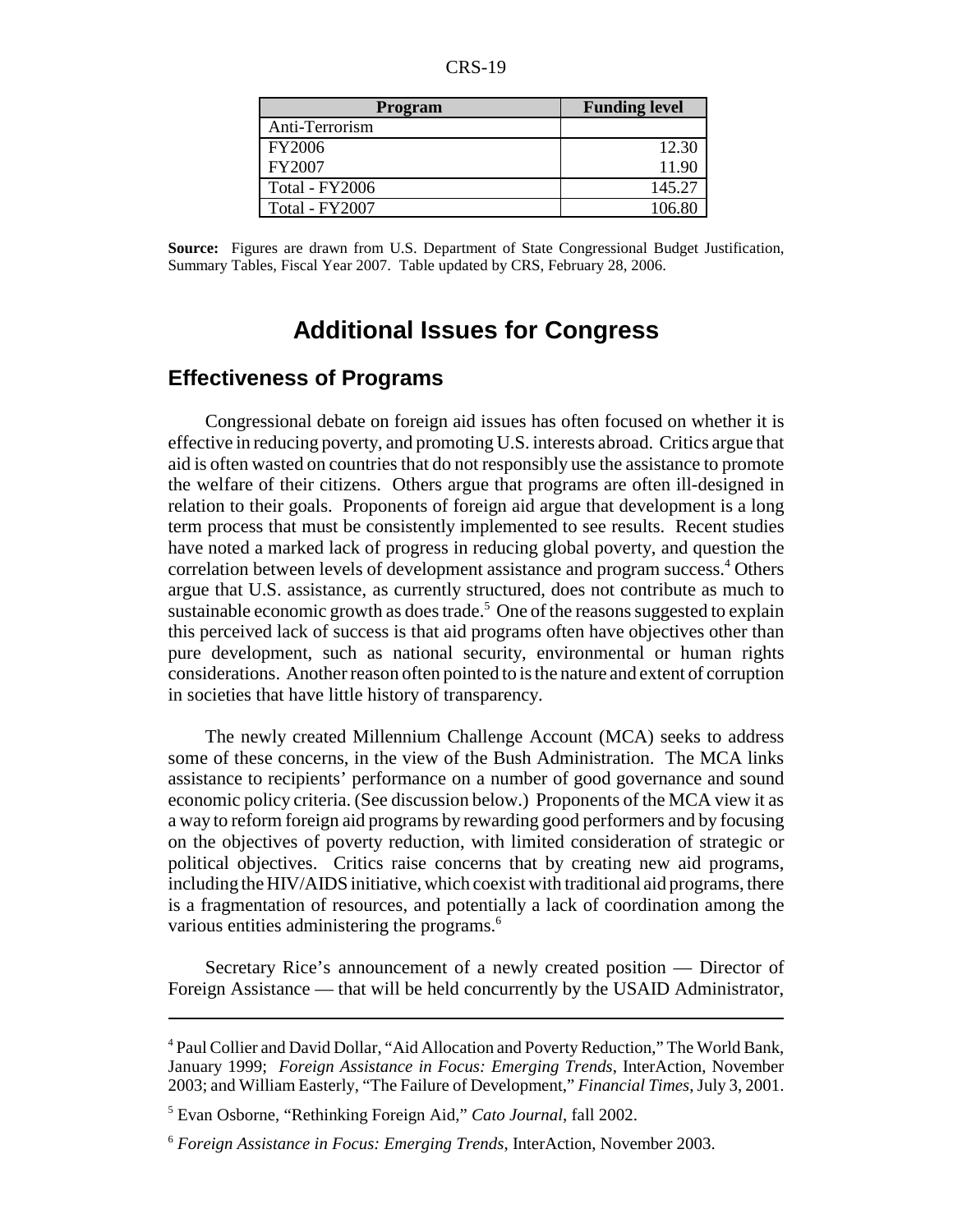was unveiled as a way to better coordinate aid programs government-wide. There has been much debate as to whether this reorganization of foreign aid will be effective, and some observers believe it is not ambitious enough, advocating a complete restructuring of foreign aid accounts. Any such reform would require legislation. It is possible that further reforms could be proposed for FY2008.

For more information, see CRS Report 98-916, *Foreign Aid: An Introductory Overview of U.S. Programs and Policy,* by Curt Tarnoff and Larry Nowels.

## **Article 98 Agreements**

A further concern of policymakers has centered on current U.S. policy opposing the application of jurisdiction of the International Criminal Court to U.S. citizens. Countries who have not agreed to sign so-called Article 98 agreements with the United States are subject to a cutoff of U.S. military assistance, comprising Foreign Military Financing, and International Military Education and Training funds. (Such agreements, referring to Article 98 of the Rome Treaty on the International Criminal Court, prevent the ICC from proceeding with a request for the surrender of U.S. personnel present in the country.) These agreements are required under the American Services Members Protection Act of 2002, that was incorporated as Title II of H.R. 4775, the FY2002 Supplemental Appropriations Act (P.L. 107-206). Section 574 of both the FY2005 and FY2006 Foreign Operations Appropriation acts extends the provision of law to include Economic Support Funds. The President may waive the law if it is in the national interest. Colombia, the major recipient of military assistance in Latin America, has signed an agreement. Others that have not, such as Bolivia, Brazil, Costa Rica, Ecuador, Mexico, Paraguay, Peru, Uruguay, and Venezuela, could see their assistance withheld.

## **HIV/AIDS in the Caribbean and Central America**

The AIDS epidemic in the Caribbean and Central America has begun to have negative consequences for economic and social development, and continued increases in infection rates threaten future development prospects. In contrast to other parts of Latin America, the mode of transmission in several Caribbean and Central American countries has been primarily through heterosexual contact, making the disease difficult to contain because it affects the general population. The Caribbean countries with the highest prevalence or infection rates are Haiti, with a rate over 3%; the Bahamas, Guyana, and Trinidad and Tobago, with rates over 2%; and Barbados, Belize, the Dominican Republic, Jamaica, and Suriname, with rates over 1%. In Central America, Honduras has the highest prevalence rate of 1.8%, while Guatemala has a rate over 1%.

The response to the AIDS epidemic in the Caribbean and Central America has involved a mix of support by governments in the region, bilateral donors (such as the United States, Canada, and European nations), regional and multilateral organizations, and nongovernmental organizations (NGOs). The World Bank, the Inter-American Development Bank, and the Global Fund to Fight AIDS, Tuberculosis, and Malaria have funded numerous HIV/AIDS projects in the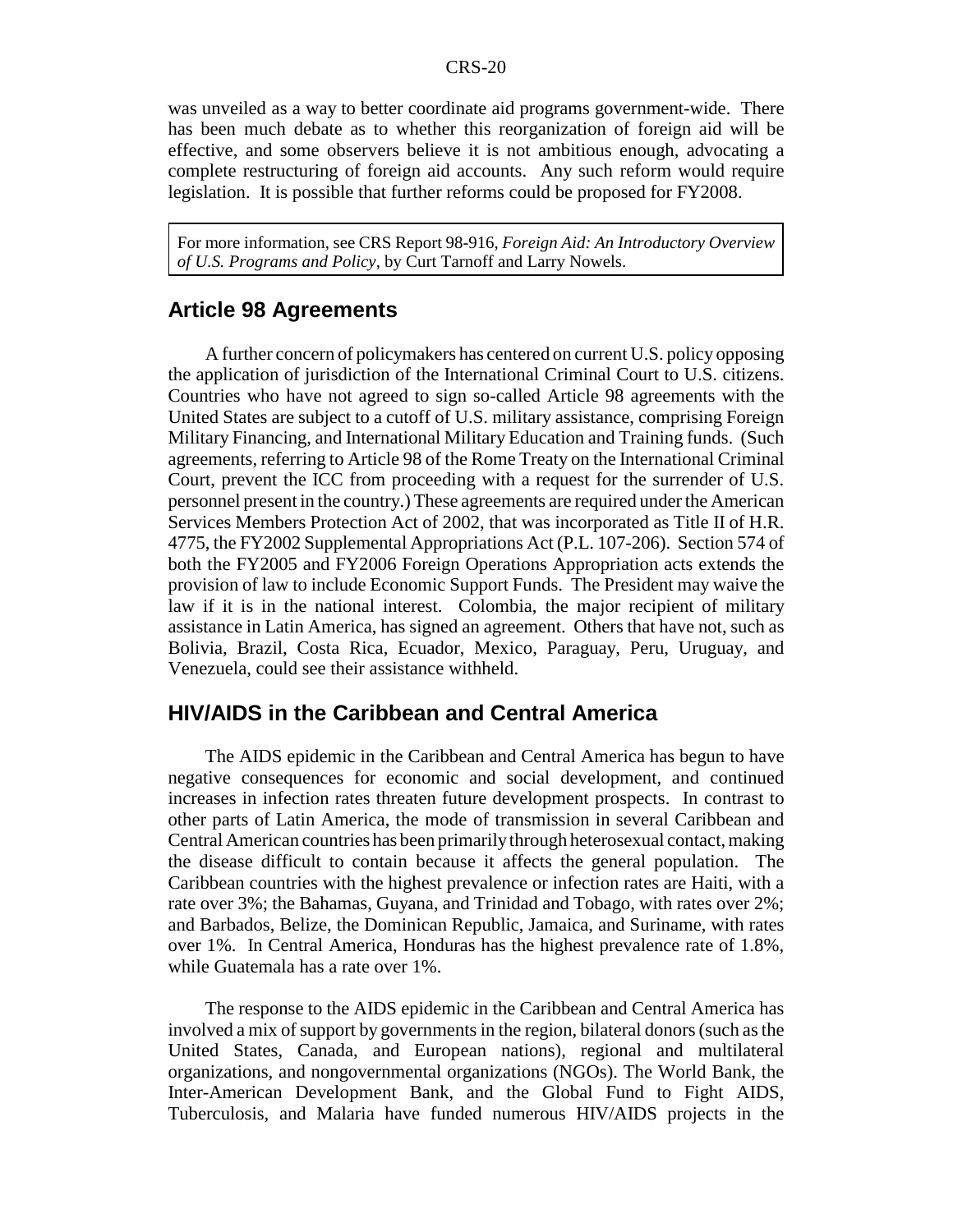Caribbean and Central America. Many countries in the region have national AIDS programs that are supported through these efforts.

USAID has been the lead U.S. agency fighting the epidemic abroad since 1986. USAID's funding for HIV/AIDS in Central America and the Caribbean region rose from \$11.2 million in FY2000 to \$33.8 million in FY2003. Because of the inclusion of Guyana and Haiti as focus countries in the President's Emergency Plan for AIDS Relief (PEPFAR), funded largely through the Global HIV/AIDS Initiative (GHAI) account, U.S. assistance to the Caribbean and Central America for HIV/AIDS increased to \$47 million in FY2004, \$82 million in FY2005, and an estimated \$87.8 million in FY2006. For FY2007, the Administration requested \$88 million in GHAI funding for Guyana (\$25 million) and Haiti (\$63 million). There is further assistance provided for non-focus countries and programs in Central America and the Caribbean funded through the Child Survival and Health account. In FY2006, assistance to these non-focus countries in the Caribbean and Central America amounted to almost \$23 million. It is possible that at least this much will be allocated in FY2007, which could bring the total funding level for these countries to \$111 million.

Some Members of Congress want to expand the list of focus countries to include 14 additional Caribbean countries. In the  $109<sup>th</sup> Congress, S. 600$ , the Foreign Affairs Authorization Act, FY2006 and FY2007, contains a provision (Section 2516) that would add14 Caribbean countries to the list of focus countries targeted for increased  $HIV/ALDS$  assistance. In other action, the  $109<sup>th</sup>$  Congress approved H.R. 1409 (P.L. 109-95), which authorizes assistance for orphans and other vulnerable children in developing countries, including in the Caribbean. Pending legislative initiatives in the second session include: H.R. 164, which would provide for the establishment of pediatric centers in developing countries, including Guyana, to provide treatment and care for children with HIV/AIDS; and S. 350 and H.R. 945, which would provide assistance to combat infectious diseases in Haiti, including HIV/AIDS.

For more information, see CRS Report RS21181, *HIV/AIDS International Programs: Appropriations, FY2003-FY2006*, by Tiaji Salaam-Blyther; CRS Report RL31712, *The Global Fund to Fight AIDS, Tuberculosis and Malaria: Background and Current Issues*, by Raymond W. Copson and Tiaji Salaam; and CRS Report RL32001, *AIDS in the Caribbean and Central America*, by Mark Sullivan.

## **Millennium Challenge Account**

The MCA initiative differs from traditional USAID programs in a number of respects, and could have implications for the future of assistance programs in general. First, funding is linked to performance and results. Second, the conceptualization of development projects rests with the countries themselves and their national development strategies, with the United States playing an advisory role. Third, MCA funds are intended to center exclusively on development goals without regard for other U.S. foreign policy and geostrategic objectives. While the international community and NGOs have been generally supportive of the initiative, some concerns have been expressed that funding for traditional assistance programs (DA and CSH) could end up being cut to accommodate the increased funding for MCA. The Administration has stated that it does not intend for the MCA to negatively affect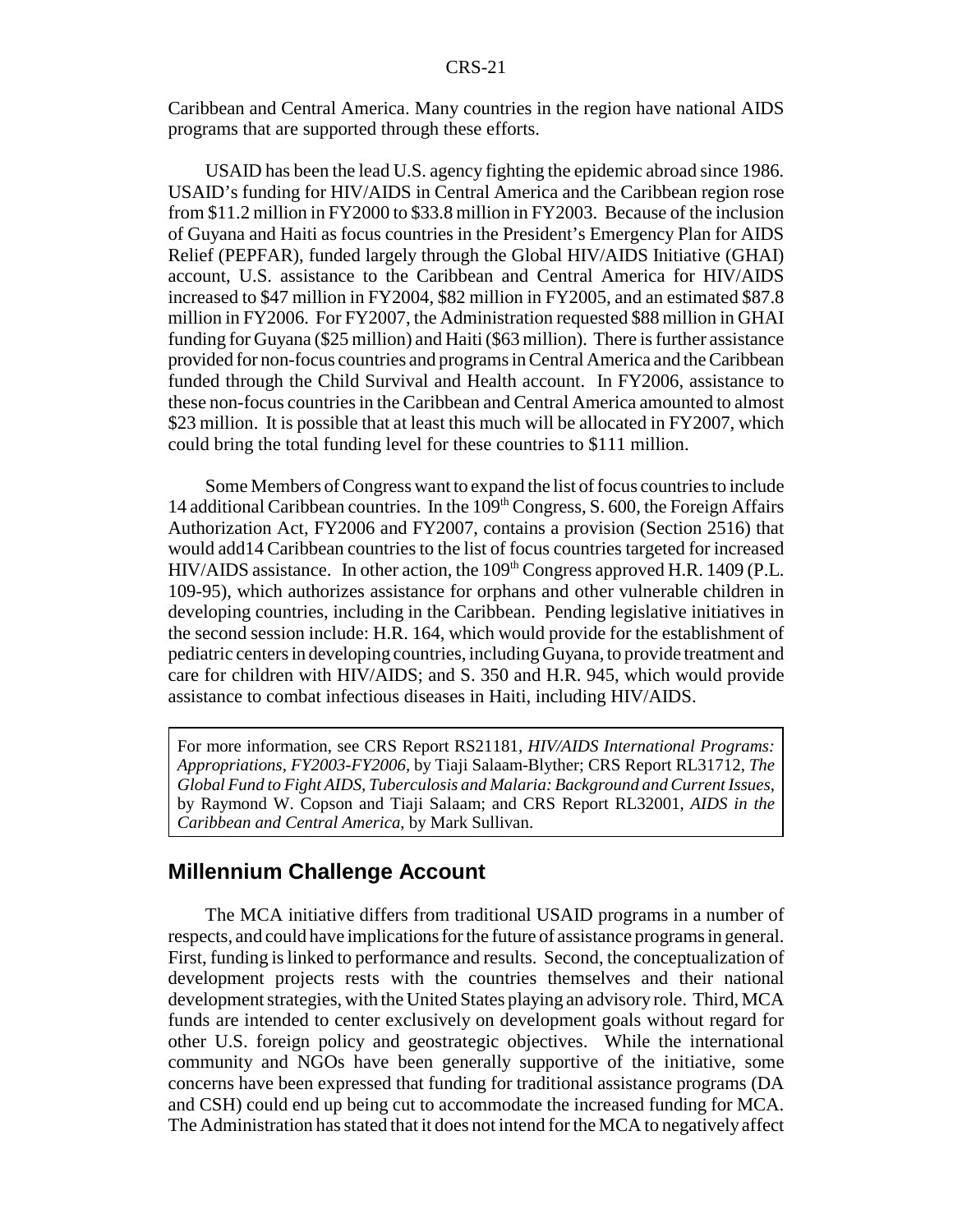its other development programs. Despite that assertion, funding for DA and some health programs under CSH have declined. Development assistance in Latin America is proposed for FY2007 at 28% less than in FY2006. CSH would also decline by 9%. The countries most affected by these proposed cuts are in Central America — two of which have signed MCC compacts (Nicaragua and Honduras) and one that is eligible for the program (El Salvador).

When fully operational, the MCA initiative will be limited to countries with per capita incomes below \$2,935. But in the first two years (FY2004 and FY2005), countries with per capita incomes below \$1,415, and that can borrow from the World Bank's International Development Association (IDA) in FY2004, were eligible to compete for grants. Beginning in FY2006, low-middle income countries can participate, but they can only receive 24% of the amount appropriated for the MCA in that year. However, income level is not the only criteria for participation. Some countries may not receive funding if they do not meet certain criteria relating to political rights and civil liberties. Performance indicators fall into three general categories — ruling justly, investing in people, and economic freedom. Specific measurements of each category would be taken from the World Bank, the World Health Organization, and the Freedom House annual study on civil liberties and political freedom, among others. It is anticipated that the list of eligible countries could reach 115, although just 20 to 30 may ultimately qualify for MCA grants. Countries that demonstrate a commitment to meeting the MCA eligibility requirements can qualify for "threshold assistance." Both Guyana and Paraguay were invited to participate in the threshold program in 2005. Paraguay has concluded an agreement for such assistance in the amount of \$37 million.

Congress has been involved in determining the criteria for country eligibility and performance indicators, and funding levels. Congress passed P.L. 108-199 (Division D) that created the Millennium Challenge Corporation (MCC), the entity charged with managing the initiative, and appropriated \$994 million for the first year, instead of the \$1.3 billion requested by the Administration. For FY2005 and FY2006, MCC funding was \$1.5 billion and \$1.7 billion; the FY2007 request is \$3 billion.

With regard to Latin America, countries that have per capita incomes of less than \$1,415 and that are IDA-eligible include Bolivia, Guyana, Haiti, Honduras, and Nicaragua. Of those candidate countries, Bolivia, Honduras and Nicaragua were deemed eligible to participate after the MCC board met to approve participants on May 6, 2004. In 2005, two agreements, called compacts, were signed with Honduras (\$215 million over five years) and Nicaragua (\$175 million over five years). Paraguay is a 'threshold' country that is eligible for assistance to help it participate in the process. Beyond FY2006, when eligible countries can have per capita incomes up to \$2,935, the following additional Latin American countries could have qualified: Brazil, Colombia, Dominican Republic, Ecuador, El Salvador, Guatemala, Jamaica, Peru, St Vincent and the Grenadines, and Suriname. In November 2005, the MCC named El Salvador as an eligible "lower middle income" country.

For more information, see CRS Report RL32427, *The Millennium Challenge Account: Implementation of a New Foreign Aid Initiative*, by Larry Nowels.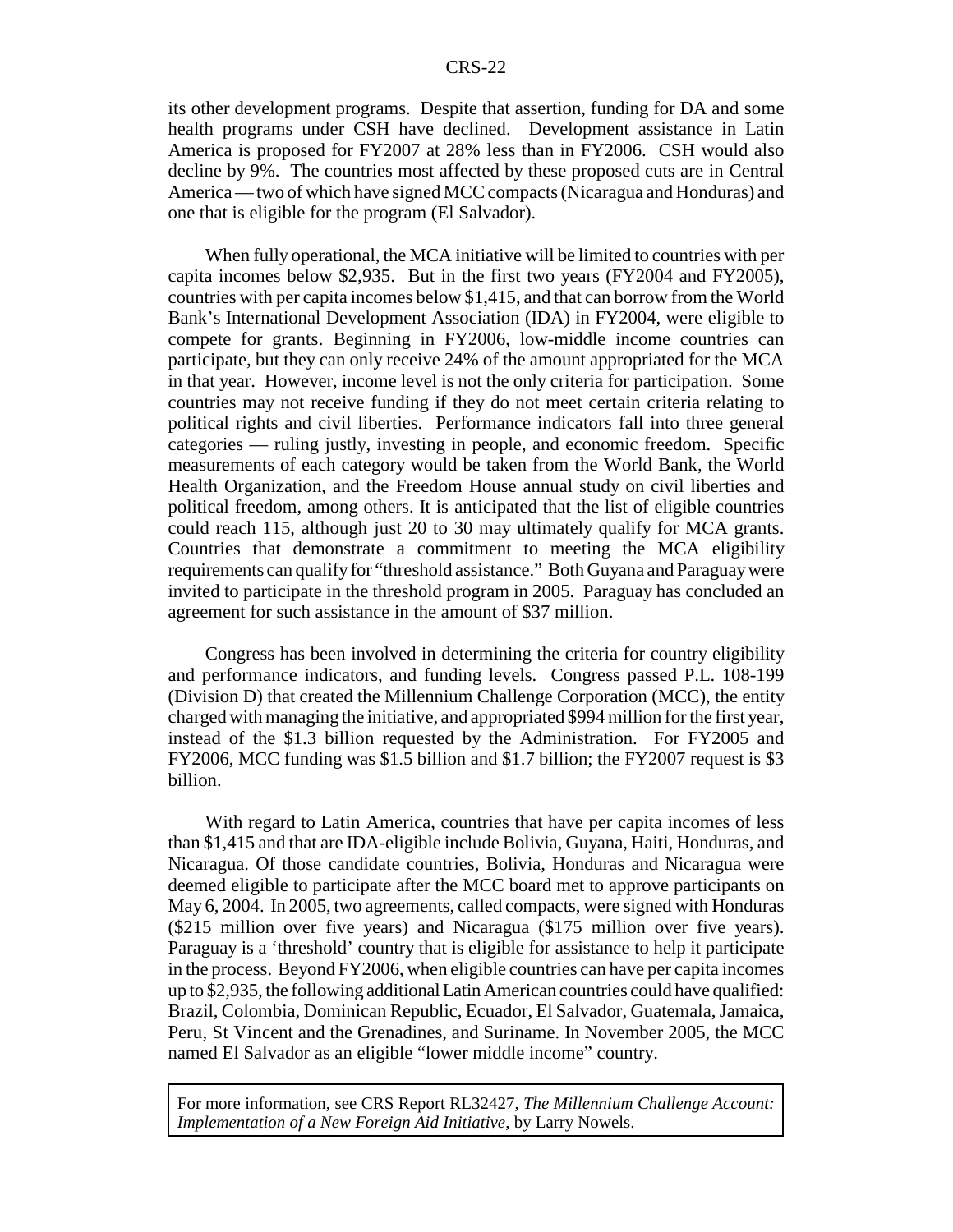## **Terrorism**

In the aftermath of the September 2001 terrorist attacks on New York and Washington D.C., U.S. attention to terrorism in Latin America intensified, with an increase in bilateral and regional cooperation. The State Department, in its annual report on worldwide terrorism (*Country Reports on Terrorism*), highlights terrorist threats in Colombia, Peru, and the tri-border region of Argentina, Brazil, and Paraguay, which has been a regional hub for Hizballah and Hamas fund-raising activities. The State Department also has designated four terrorist groups (three in Colombia and one in Peru) as Foreign Terrorist Organizations, and Cuba has been listed as a state sponsor of terrorism since 1982.

Through the State Department, the United States has provided Anti-Terrorism Assistance (ATA) training and equipment to Latin American countries to help improve their capabilities in such areas as airport security management, hostage negotiations, bomb detection and deactivation, and countering terrorism financing. ATA financing is provided through the annual foreign operations appropriations measure under the Nonproliferation, Anti-terrorism, Demining, and Related Programs (NADR) account. For FY2005, \$7.9 million in ATA was provided for the Western Hemisphere, with \$5.1 million for training anti-kidnapping units in Colombia and \$0.5 million for the tri-border area of Brazil, Paraguay, and Argentina. For FY2006, an estimated \$12.3 million in ATA will be provided for the Western Hemisphere, with \$5.3 million for Colombia and \$1.5 million for the Bahamas. The FY2007 Western Hemisphere request is \$11.9 million, with \$3.1 million for Colombia, \$2.8 million for Trinidad and Tobago, and \$1.4 million for Jamaica.

In addition to ATA assistance, several Latin American countries would receive small amounts of assistance in FY2007 under NADR's Export Control and Related Border Security Assistance (EXBS) program. The program helps strengthen the countries' export and border control systems to prevent the proliferation of weapons of mass destruction, missile delivery systems, and conventional weapons. A total of \$865,000 is requested for Western Hemisphere NADR/EXBS funding in FY2007, including a regional program and specific assistance for Argentina, Brazil, Chile, and Panama. In past years, some Latin American nations also received assistance under the NADR's Counterterrorism Financing (CTF) program and the Small Arms/Light Weapons Destruction (SALW) program.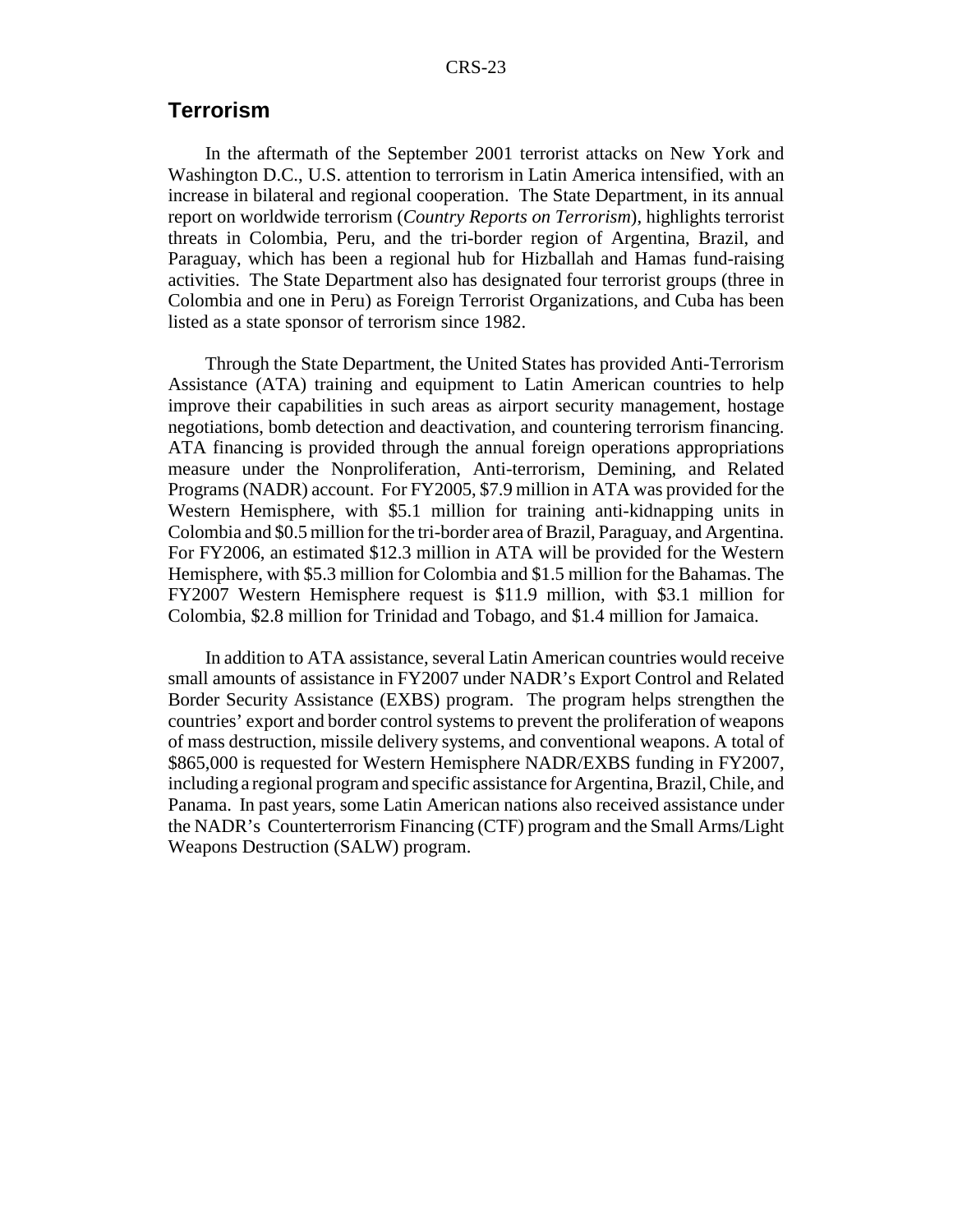## **Appendix. Types of Assistance**

## **Economic Assistance**

Economic assistance is generally provided by the U.S. government directly to other foreign governments or to nongovernmental organizations working in those countries. Bilateral economic aid to Latin America is primarily administered by the U.S. Agency for International Development (USAID). USAID strives to use that assistance to alleviate poverty and to address critical transnational issues such as HIV/AIDS, the environment, and humanitarian relief. Bush Administration officials have maintained that U.S. policy towards Latin America is based on three broad objectives — strengthening democracy, encouraging development, and enhancing security.<sup>7</sup> While hemispheric security is addressed by programs funded through counternarcotics and military accounts, most transformational development programs aimed at fostering social, political, and economic progress are funded by the Child Survival and Health (CSH), Development Assistance (DA), and Economic Support Funds (ESF) accounts.

**Child Survival and Health.** CSH funds focus on combating infectious disease and promoting child and maternal health, family planning, and reproductive health. For FY2006, the Administration requested \$125.3 million for Latin America out of a total of \$1.25 billion in CSH funds globally. Congress provided nearly \$1.6 billion globally but did not earmark by region. The FY2006 request for Latin America reflected a 12.7% decrease from the FY2005 estimated allocation of \$143.5 million. Traditional CSH programs are being cut in favor of new initiatives such as the President's Emergency Plan for AIDS Relief (PEPFAR), a State Department administrated program currently targeting two Latin American countries, Haiti, and Guyana. For FY2006, the Administration estimates spending \$140.9 million in the Western Hemisphere. Its FY2007 request is \$128 million, a reduction of 9% from the previous year's estimate.

CSH funded HIV/AIDS programs focus on prevention, care, and treatment efforts, specifically targeting children affected by AIDS. They will be integrated into the overall policy framework and strategic "prevention-to-care continuum" espoused by PEPFAR. Child survival and maternal health programs strive to reduce the number of deaths in children under the age of five and save the lives of women in childbirth. Interventions used to reduce preventable child deaths include immunizations, pneumonia and diarrhea prevention and treatment, oral rehydration, safe birthing and prenatal care, nutrition, and breast-feeding initiatives. The final major component of CSH funds support expanded access to information and services concerning family planning and reproductive health.

**Development Assistance.** DA funds aim to achieve measurable improvements in key areas to foster sustainable economic growth: trade and investment, agriculture, education, environment, health, and democracy. The

<sup>7</sup> U.S. Department of State, "Pursuit of Three Important Objectives in the Western Hemisphere," J. Curtis Struble, Acting Assistant Secretary of State, Bureau of Western Hemisphere Affairs. Remarks to the Senate Committee on Foreign Relations, April 2, 2003.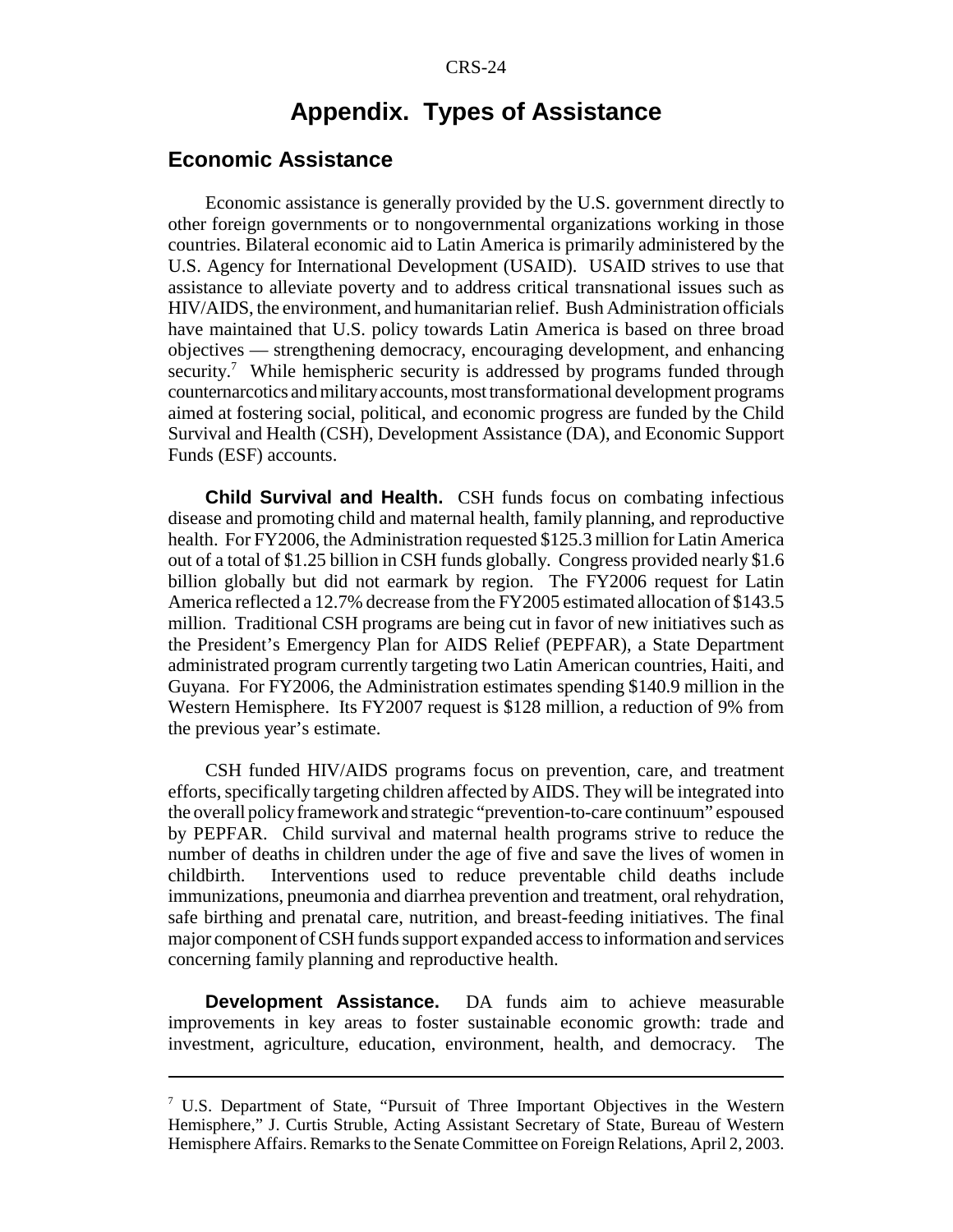Administration requested \$223.8 million for Latin America out of a total FY2006 request of \$1.1 billion, an 8% decrease from the FY2005 estimated allocation of \$255.5 million. For FY2006, Congress appropriated \$1.524 billion for worldwide programs, but did not earmark DA funds by country or region. The Administration estimates spending \$254.4 million in FY2006 in the Western Hemisphere. Congress did include report language that Central American countries should receive no less than they did in FY2005 in CSH and DA funds. Congress also allocated \$20 million in DA funds for labor and environment capacity building programs for CAFTA-DR countries. For FY2007, the Administration requested \$181.9 million for Latin America, a 28% decrease from the previous year. Some of this decrease is made up in the ESF account for trade capacity building in Cental America.

DA supports the Opportunity Alliance for Central America, which focuses on facilitating regional integration and helping the region's economies recover from recent natural disasters, declining coffee prices and drought. Specific trade capacitybuilding initiatives were undertaken prior to the negotiation of the Central American Free Trade Agreement (CAFTA). Agriculture programs seek to promote nontraditional agricultural exports and find agricultural niche markets for local producers. DA funds basic education programs to strengthen preschool, primary, and secondary education, as well as the Centers of Excellence in Teacher Training (CETT) Initiative in Latin America and the Caribbean. USAID manages five Presidential initiatives addressing various aspects of sustainable development. These initiatives focus on encouraging natural resource management, developing alternative energy sources, expanding clean water access, preventing illegal-logging, and minimizing greenhouse gas emissions. There are justice sector modernization programs underway in 12 countries in the region, as well as 15 anti-corruption programs throughout Latin America. DA democracy programs also seek to strengthen Latin American democracies by supporting elections, strengthening civil society, and protecting human rights.

**Transition Initiatives (TI).** For FY2006, the Administration requested funding for TI previously provided in the Development Assistance Account. The request for FY2006 was \$325 million, of which Haiti was to receive \$30 million. The program would support stabilization, reform and post-conflict reconstruction programs in fragile states. In FY2005, the State Department estimated spending \$25 million in Haiti, and \$8.9 million in FY2004. Congress did not fully fund the TI account, giving it \$40 million, and leaving other funds in the DA account. For FY2007, the Administration has requested \$50 million.

**Economic Support Funds.** Through the security-related ESF program, the United States provides economic aid to countries of strategic interest to U.S. foreign policy. Funding decisions are made by the State Department; programs are managed by USAID and the State Department. Although Israel and Egypt receive the majority of ESF aid, 11 Latin American countries have received some ESF funding in recent years, with Bolivia, Cuba, Ecuador, Mexico, and Peru among the largest recipients. The Administration estimates spending \$120.8 million in Latin America in FY2006. The request for FY2007 is \$152.1 million, with most increases for the Dominican Republic, Ecuador, El Salvador, and Guatemala for trade assistance.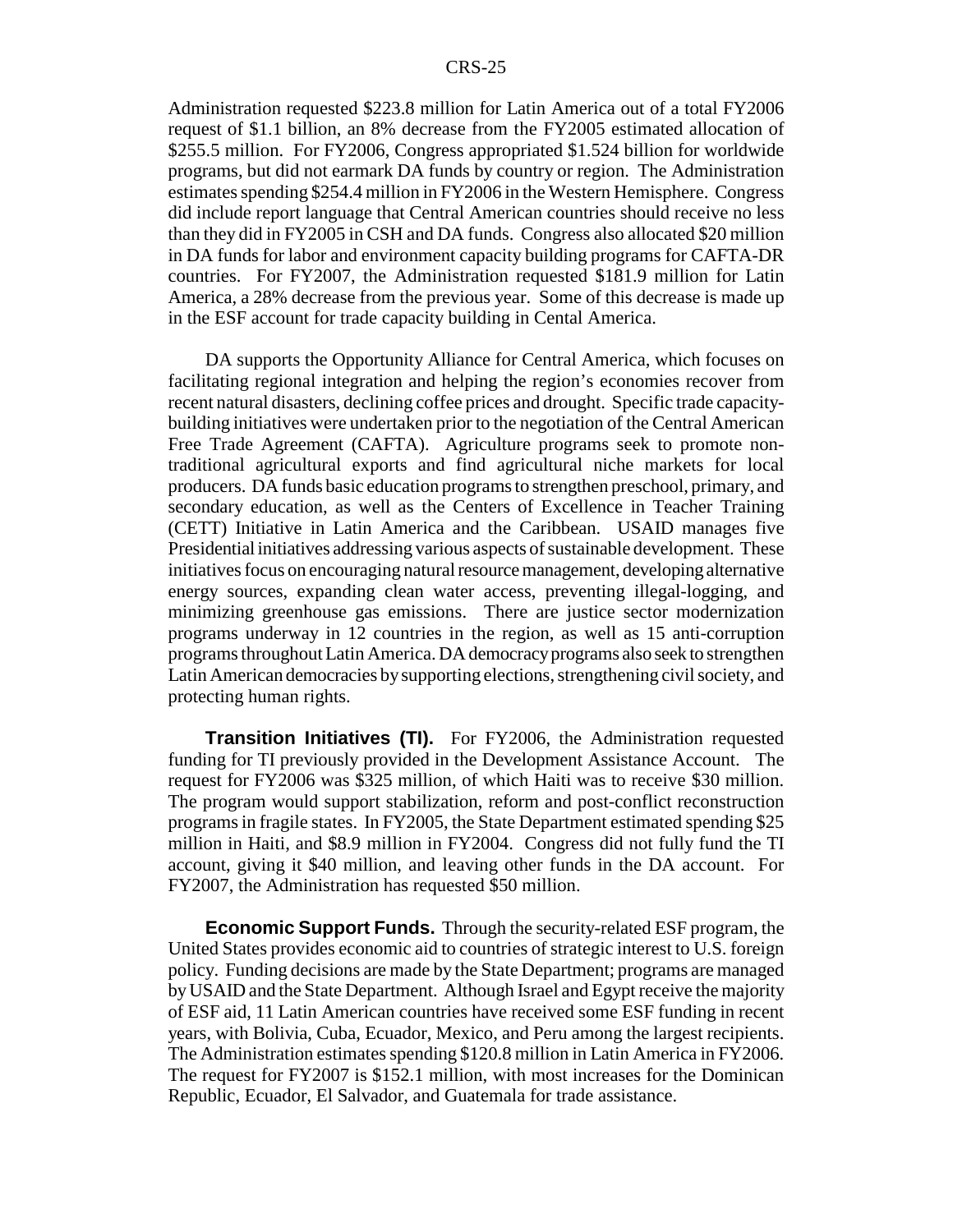ESF assistance in the Andean region, Mexico, and Central America is used to pursue justice sector reform, facilitate implementation of free trade agreements, improve local governance, fight corruption, and promote respect for human rights. The \$3 million requested for the Third Border Initiative, which began in FY2002, would enhance immigration, border security, rule of law, and disaster preparedness in the Caribbean. A \$9 million FY2007 request for Cuba would continue the Administration's efforts to support a transition to democracy there through information dissemination and support for dissidents and human rights activists.

For FY2006, Congress appropriated \$2.634 billion for ESF programs globally and earmarked \$116.4 million for Latin America and the Caribbean. It also directed that Haiti receive \$50 million, Guatemala \$5.5 million, Mexico \$11.5 million, Nicaragua \$1.9 million, and another \$20 million for trade capacity building programs in the CAFTA-DR countries. .

**P.L. 480 Title II Food Aid.** This account, funded through the annual Agriculture Appropriations bill, provides the funds for USAID to respond quickly to the food assistance needs of countries facing emergency situations. Food aid is targeted at vulnerable populations, especially those coping with, or recovering from, natural or manmade disasters, including prolonged civil strife. This assistance program is administered largely by U.S. private voluntary organizations and through the United Nation's World Food Program. For FY2005, the United States allocated an estimated \$108 million for P.L. 480 in Latin America, and the Administration estimates spending \$100 million in FY2006. For FY2007, the request is \$118.5 million. The largest recipients of food aid in Latin America include Bolivia, Guatemala, Haiti, Honduras, Nicaragua, and Peru.

**Migration and Refugee Assistance (MRA).** This program supports refugee relief activities, and in some cases, helps resettle refugees. FY2006 funding for MRA in Latin America is an estimated \$24.3 million. The Administration reduced its MRA request for FY2006 to \$22 million. Most of the funding will be used to help the more than 2 million internally displaced persons (IDPs) in Colombia and thousands of refugees outside of Colombia. The State Department partners with the International Committee of the Red Cross and the U.N. High Commission on Refugees to provide refugee assistance.

**Peace Corps.** The Peace Corps sends U.S. volunteers to developing countries to provide technical aid and to promote mutual understanding on a people-to-people basis. Countries in Latin America with Peace Corps programs include countries in the Eastern Caribbean region and Central America, the Dominican Republic, Guyana, Haiti, Jamaica, Suriname, Mexico, Belize, Bolivia, Ecuador, Peru and Paraguay.

**Inter-American Foundation (IAF).** The IAF is a small federal agency that provides grants to non-profit and community-based programs in Latin America that promote entrepreneurship, self-reliance, and economic progress for the poor. The FY2006 estimated allocation for the IAF is 19.3 million, and the FY2007 request maintains level funding at \$19.3 million.

**Millennium Challenge Account (MCA).** The MCA is a Presidential initiative announced in 2002 that is intended to increase foreign assistance to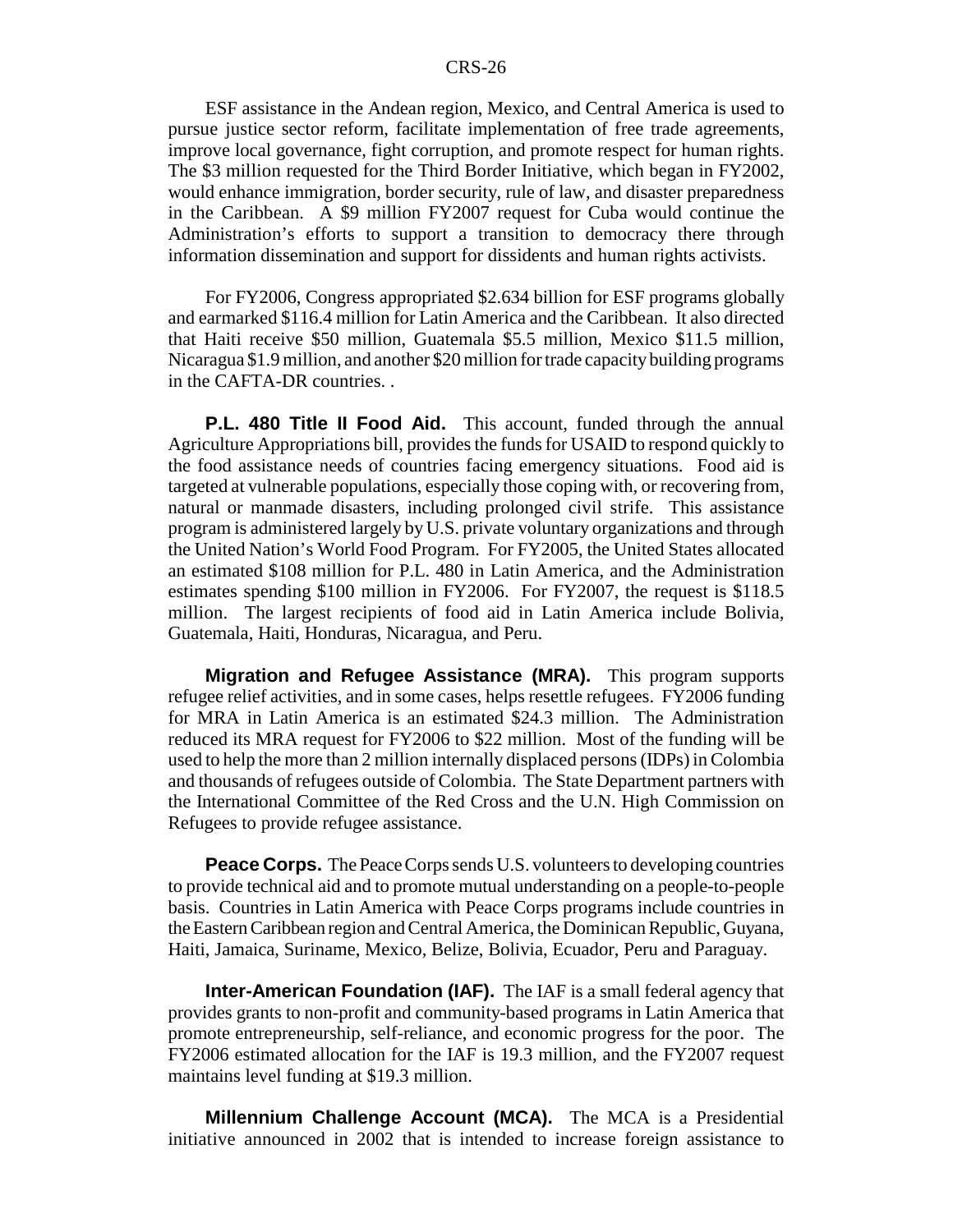countries below a certain income threshold that are pursuing policies intended to promote democracy, social development, and sustainable economic growth. If fully funded, the MCA would increase foreign assistance beginning in FY2004 so that by FY2006 U.S. foreign aid would be \$5 billion higher than three years earlier. The FY2005 allocation for the MCA was \$1.488 billion. The Administration requested \$3 billion in FY2006, and Congress approved \$1.77 billion. For FY2007, the request is \$3 billion. This assistance is administered by the Millennium Challenge Corporation (MCC), in cooperation with USAID. In 2005, the MCC signed compacts with Nicaragua for \$175 million over five years, and with Honduras for \$215 million over five years. (For further information, see the discussion of the MCA in the "Additional Issues for Congress" section above.)

**Global HIV/AIDS Initiative.** In 2003, President Bush announced the President's Emergency Plan for AIDS Relief (PEPFAR), a new initiative pledging \$15 billion over five years for the prevention and treatment of HIV/AIDS, tuberculosis (TB), and malaria. This includes \$10 billion in new funding of which \$1 billion would be for contributions to the Global Fund to Fight AIDS, Tuberculosis, and Malaria. The other \$5 billion would come from existing programs managed by other agencies such as USAID and the Department of Health and Human Services (HHS). The Global AIDS Initiative, which constitutes the bulk of PEPFAR funding, is a Department of State program currently concentrated on 12 African countries, as well as Haiti and Guyana. The 2005 funding level for Haiti was estimated at \$39.4 million, and for Guyana, at \$13.2 million. The FY2006 estimate provides \$47.3 million for Haiti, and \$18 million for Guyana. The FY2007 request includes \$ \$63 million for Haiti and \$25 million for Guyana. (For further information, see the discussion on HIV/AIDS in the "Additional Issues for Congress" section above.)

## **Counternarcotics Assistance**

**International Narcotics and Law Enforcement (INL).** INL funds bilateral, regional and global programs to assist foreign governments in strengthening their law enforcement capabilities, including the ability to destroy drug crops, disrupt drug production, and interdict drug trafficking. Its largest single program is the Andean Counterdrug Initiative. Its other programs focus on fighting moneylaundering and terrorist financing, enhancing security along the U.S.-Mexican border, and fighting trafficking in persons, corruption, and cybercrimes. It also includes programs to strengthen the rule of law and to promote demand reduction. It provides some funding to the United Nations Office on Drugs and Crime to provide support for legal frameworks to prevent and combat organized crime, and the Organization of American States Drug Abuse Control Commission (CICAD) to strengthen national drug commissions and to support the Multilateral Evaluation Mechanism (MEM). MEM is the peer review system used to evaluate national anti-drug performance. INL's current bilateral assistance to Latin America supports programs in the Bahamas, Guatemala, Haiti, Jamaica and Mexico.

FY2006 funding is an estimated \$61 million for Latin America., and \$54.8 million is requested for FY2007. Mexico would receive the most funding in FY2006 (\$40 million), and Haiti would receive the second highest allocation (\$15 million). Congress included language expressing concern about the rise in gang violence in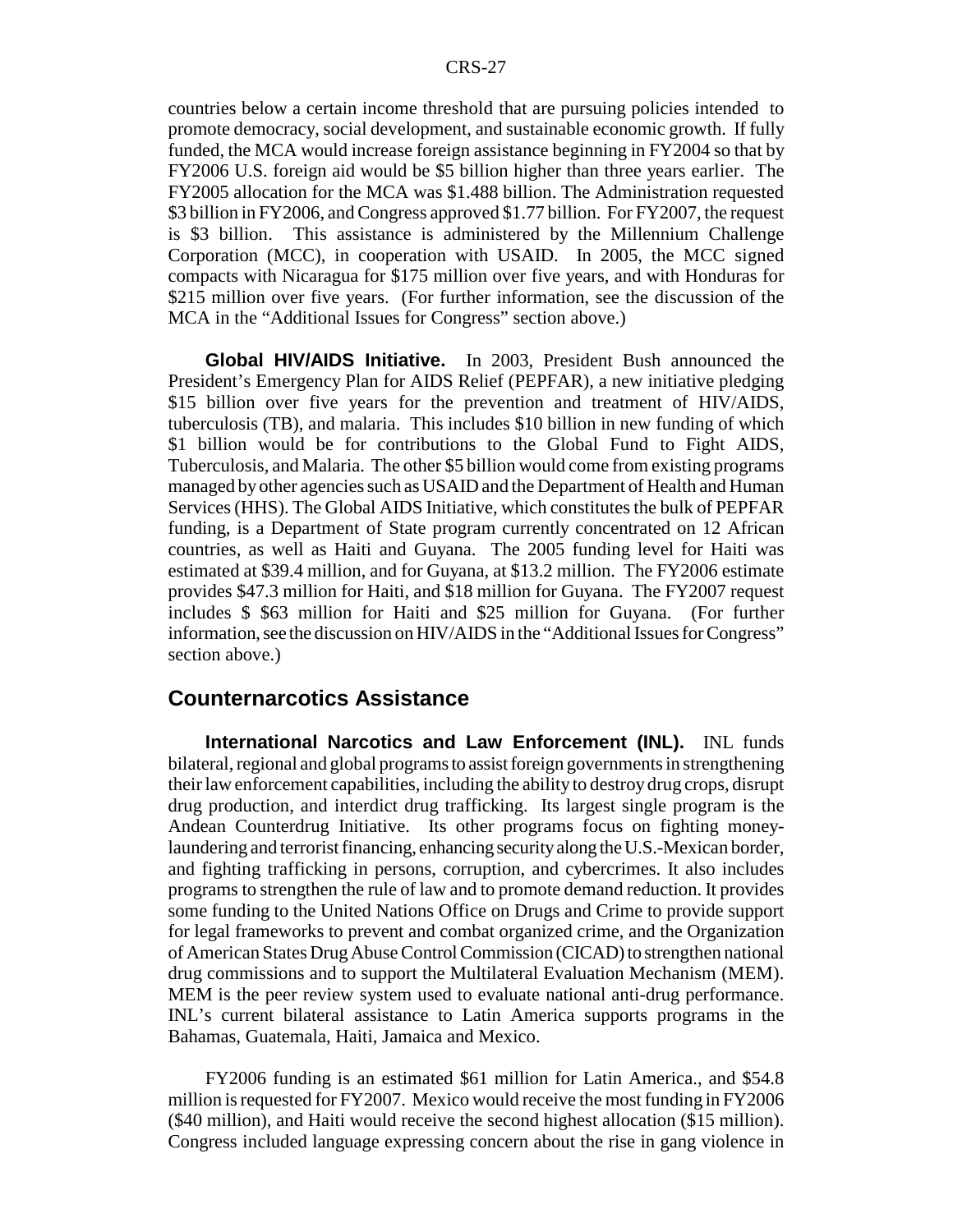Central America and urged the Secretary of State to increase funds for gang-related programs.

*Interregional Aviation Support.* INL manages the Interregional Aviation Support program that operates a fleet of 189 fixed- and rotary-wing aircraft supporting overflight drug crop imagery and aerial eradication programs in Colombia, Bolivia, and Peru, as well as border security operations in Pakistan. FY2006 funding is estimated at nearly \$62.9 million, of which approximately half is allocated for programs in the Andean region. The request for FY2007 is for \$65.5 million.

**Andean Counterdrug Initiative (ACI).** The core of U.S. counternarcotics programs in Latin America is the ACI. The three primary global producers of cocaine are Colombia, Peru and Bolivia. The objectives are to eliminate the cultivation and production of cocaine and opium, build Andean law enforcement infrastructure, arrest and prosecute traffickers, and seize their assets. The countries considered a part of the ACI include Bolivia, Brazil, Colombia, Ecuador, Panama, Peru and Venezuela, with the lion's share of funding allocated for programs in Colombia. Funds are divided between programs that support eradication and interdiction efforts, as well as those focused on alternative crop development and democratic institution building. On the interdiction side, this includes programs to train and support national police and military forces, to provide communications and intelligence systems, to support the maintenance and operations of host country aerial eradication aircraft, and to improve infrastructure related to counternarcotics activities. On the alternative development side, funds support economic development programs in coca growing areas, including infrastructure development, and marketing and technical support for alternative crops. It also includes assisting internally displaced persons, promoting the rule of law, and expanding judicial capabilities.

FY2006 funding for ACI was estimated at \$727 million, and \$721.2 million is requested for FY2007. In the past, Congress has approved the Administration's requests, but often places conditions on U.S. assistance. For FY2006, Congress changed the allocations slightly among countries and programs. (For further information, see the discussion of the ACI in the "South America" section above.)

## **Military and Terrorism Assistance**

Military assistance is provided by the State Department through the Foreign Military Financing (FMF) program and the International Military Education and Training program (IMET), although both are managed by the Defense Department. Additional funding is provided from the Department of Defense for both counternarcotics and military programs. Anti-terrorism assistance is provided through the State Department.

**Foreign Military Financing.** FMF provides grants to foreign nations to purchase U.S. defense equipment, services, and training. The program's objectives are to assist key allies to improve their defense capabilities, to strengthen military relationships between the United States and FMF recipients, and to promote the professionalism of military forces in friendly countries. In the Western Hemisphere,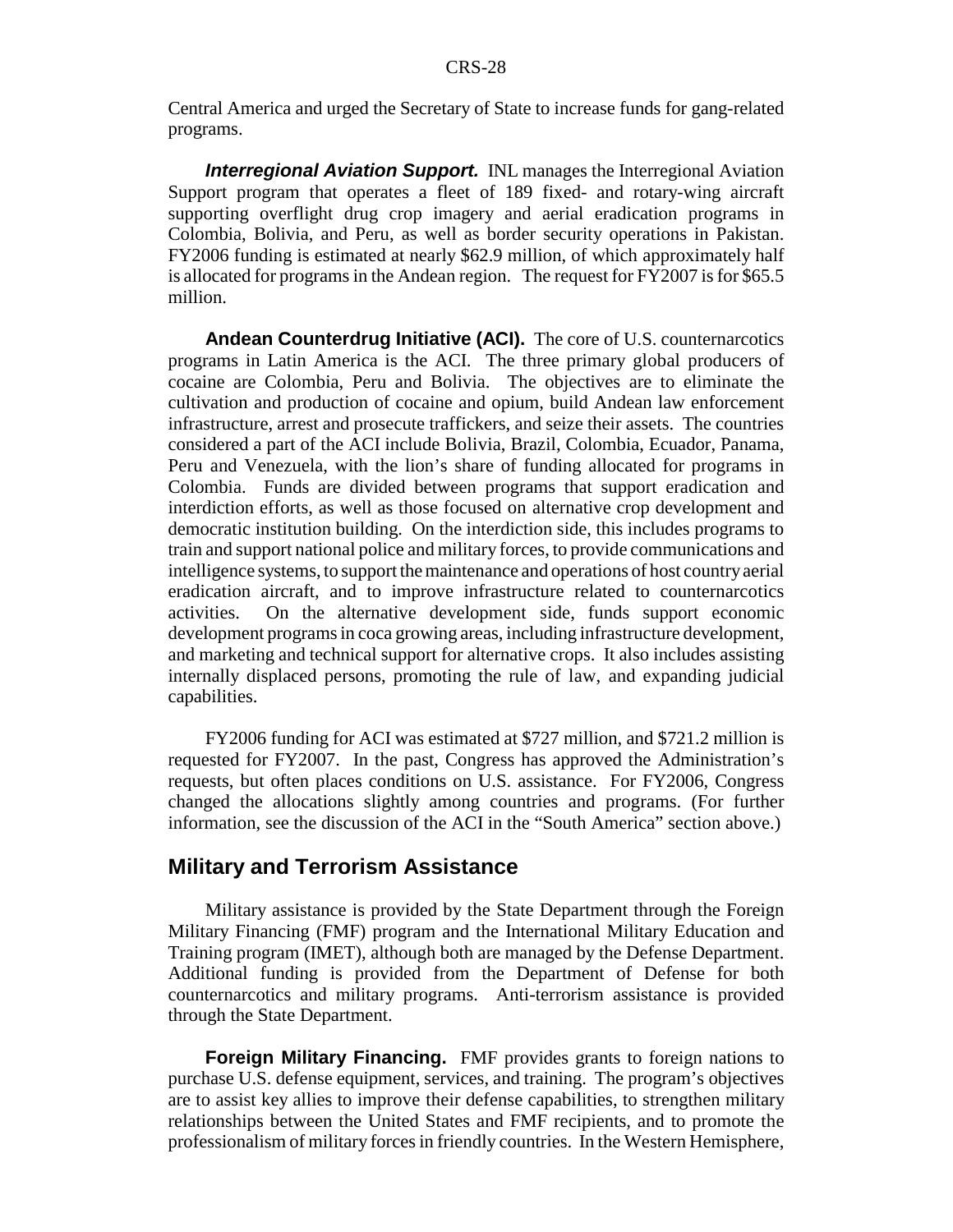a large portion of FMF is allocated for Colombia and the Andean region with the objective of supporting the efforts of those nations to establish and strengthen national authority in remote areas that have been controlled by leftist guerrilla organizations, rightist paramilitaries, and narcotics traffickers. A portion of FMF funding in Fiscal Years 2002 and 2003 went for infrastructure protection of oil pipelines in Colombia. The program also seeks to improve foreign military capabilities of countries that control land approaches to the United States and the Caribbean, which is referred to as the "third border." FMF also provides equipment and training for countries in the region that participate in peacekeeping operations.

In FY2006, FMF funding for programs in Latin America amounted to \$111.7 million. The requested FY2007 amount is for \$105.3 million. For FY2006, Congress prohibited FMF to Guatemala, and required notification to Congress before any funds are allocated to Haiti.

**International Military Education and Training.** The IMET program provides training on a grant basis to students from allied and friendly nations. Its objectives are to improve defense capabilities, develop professional and personal relationships between U.S. and foreign militaries, and influence these forces in support of democratic governance. Training focuses on the manner in which military organizations function under civilian control, civil-military relations, military justice systems, military doctrine, strategic planning, and operational procedures. The largest IMET programs in Latin America are for Colombia, El Salvador, and Mexico. The IMET budget for Latin America in FY2006 was \$13.4 million; the FY2007 request is for \$12.6 million.

**Anti-Terrorism Assistance (ATA).** ATA is funded through the State Department's Nonproliferation, Anti-terrorism, Demining, and Related Programs (NADR). Other programs funded by NADR include Nonproliferation, and Regional Stability and Humanitarian Assistance. The objectives of ATA are to build the political will and operational capacity of partner countries in the fight against global terrorism. The program provides training, equipment, and advice to foreign law enforcement organizations. In the Western Hemisphere, Colombia has received training and equipment for anti-kidnapping units. Funding has also been provided for an assessment of needs study for the tri-border region of Brazil, Paraguay, and Argentina. The State Department proposed using additional funds for training and for the investigation of terrorist networks. For FY2006, the Administration estimates spending \$\$17.9 million in the region; the FY2007 request is \$15.3 million. (For further information, see the discussion of terrorism in the "Additional Issues for Congress" section above.)

## **Multilateral Economic Assistance**

Latin American countries benefit from a number of multilateral sources of assistance, including the World Bank, the United Nations and the International Fund for Agricultural Development (IFAD). There are also regional organizations that provide various forms of assistance, which are discussed below.

**Inter-American Development Bank.** The United States is a major donor to the Inter-American Development Bank, the primary source of multilateral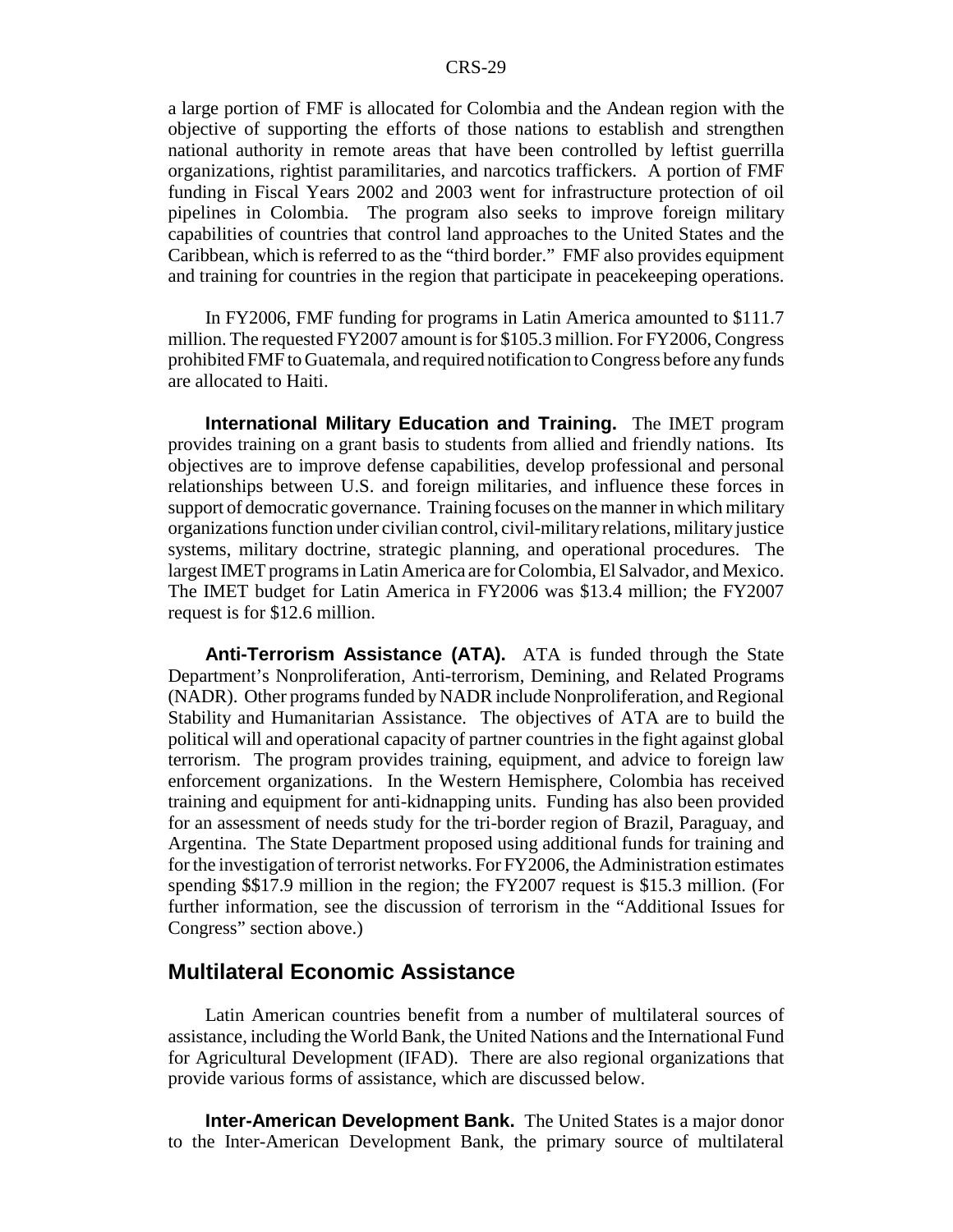financing for economic, social, and institutional development projects in Latin America and the Caribbean. The IDB makes near-market rate loans through its ordinary capital (OC) account and concessional loans to poor countries through its Fund for Special Operations (FSO). Another subsidiary of the IDB, the Inter-American Investment Corporation (IIC), makes loans and equity investments to promote the growth of private enterprises. Since 1993, the Enterprise for the Americas Multilateral Investment Fund (MIF), which is administered by IDB, has provided both grants and investments to businesses and nongovernmental organizations (NGOs) in Latin America that have demonstrated new ways to develop small enterprises, build worker skills, and strengthen environmental management. The FY2006 estimated U.S. contribution was \$1.7 million, while the FY2007 estimate is \$25 million. The FY2007 funding will be to replenish the Enterprise for the Americas Multilateral Investment Fund.

**Organization of American States (OAS).** The OAS is a regional organization of 35 countries in Latin America and the Caribbean that have pledged to promote democracy, advance human rights, preserve peace and security, pursue free trade, and tackle difficult problems caused by poverty, drugs, and corruption. The United States contributes roughly 59% of the regular budget of the OAS. For FY2005, the U.S. contribution to the OAS was \$55.7 million. Of the \$55.7 million, \$45.9 million was for the regular fund, and \$9.8 million was to pay tax reimbursements for U.S. employees of the OAS. The FY2006 request for the OAS was \$65.9 million. The increase was to cover the cost of taxes owed for U.S. employees that are likely to retire in the coming year.

The United States has also made substantial contributions to a few specific funds developed by the OAS through foreign operations appropriations. The OAS Fund for Strengthening Democracy supports OAS efforts to promote democracy and the Inter-American Democratic Charter throughout the region; the FY2006 U.S. contribution, and the FY2007 request, is \$2.5 million. OAS Development Assistance Programs focus on Summit of the Americas mandates pertaining to economic prosperity, social well being, and environmental health;<sup>8</sup> the FY2006 U.S. contribution was \$4.7 million, while the FY2007 request \$5.2 million. The OAS Demining Program (AICMA) works to ensure that the Western Hemisphere is cleared of all land mine devices; the FY2006 U.S. contribution was \$1.7 million, while the FY2006 request was for \$1.8 million.

#### **Other Types of Foreign Assistance**

**Highly-Indebted Poor Countries (HIPC) Initiative.** The HIPC initiative was first launched in 1996 by the IMF and the World Bank to provide relief to extremely poor countries facing unsustainable amounts of foreign debt. The HIPC initiative encompasses 41 countries, mostly in Africa, but only those that have adopted sound fiscal policies and a poverty reduction plan may qualify. As of January 2004, 27 countries had qualified for at least preliminary debt reduction,

<sup>&</sup>lt;sup>8</sup> The bulk of these contributions support the Inter-American Council for Integral Development (FEMCIDI). FEMCIDI, financed by voluntary contributions from member states and other assets, contributes to national and multinational development projects.